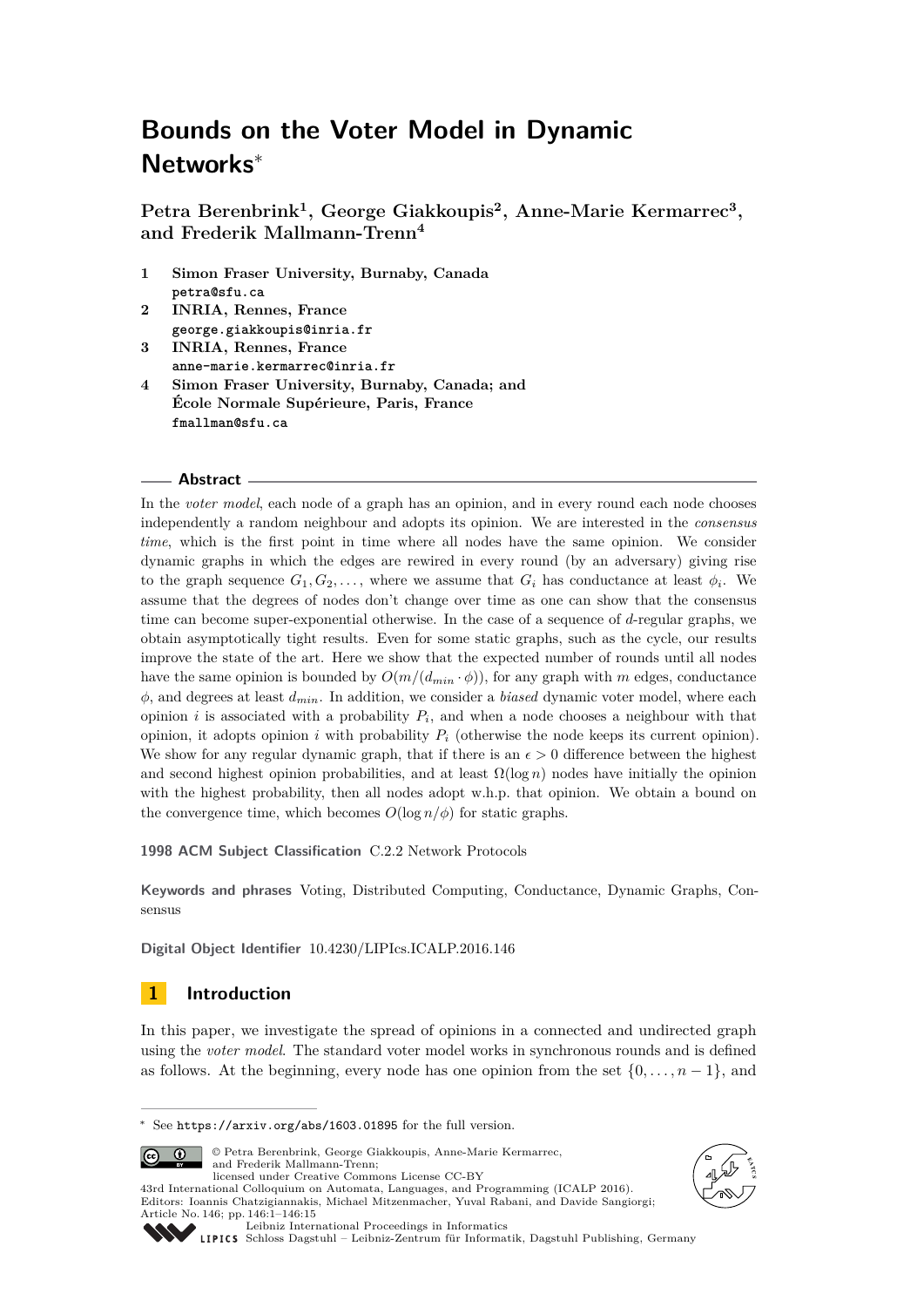#### **146:2 Bounds on the Voter Model in Dynamic Networks**

in every round, each node chooses one of its neighbours uniformly at random and adopts its opinion. In this model, one is usually interested in the *consensus time* and the *fixation probability*. The consensus time is the number of rounds it takes until all nodes have the same opinion. The fixation probability of opinion *i* is the probability that this opinion prevails, meaning that all other opinions vanish. This probability is known to be proportional to the sum of the degrees of the nodes starting with opinion *i* [\[13,](#page-13-0) [22\]](#page-14-1).

The voter model is the dual of the *coalescing random walk model* which can be described as follows. Initially, there is a pebble on every node of the graph. In every round, every pebble chooses a neighbour uniformly at random and moves to that node. Whenever two or more pebbles meet at the same node, they are merged into a single pebble which continues performing a random walk. The process terminates when only one pebble remains. The time it takes until only one pebble remains is called *coalescing time*. It is known that the coalescing time for a graph *G* equals the consensus time of the voter model on *G* when initially each node has a distinct opinion [\[2,](#page-12-0) [19\]](#page-13-1).

In this paper we consider the voter model and a *biased* variant where the opinions have different popularity. We express the consensus time as a function of the graph *conductance φ*.

We assume a dynamic graph model where the edges of the graph can be rewired by an adversary in every round, as long as the adversary respects the given degree sequence and the given conductance for all generated graphs. We show that consensus is reached with constant probability after  $\tau$  rounds, where  $\tau$  is the first round such that the sum of conductances up to round  $\tau$  is at least  $m/d_{min}$ , where *m* is the number of edges. For static graphs the above bound simplifies to  $O(m/(d_{min} \cdot \phi))$ , where  $d_{min}$  is the minimum degree.

For the biased model we assume a *regular* dynamic graph *G*. Similar to [\[19,](#page-13-1) [16\]](#page-13-2) the opinions have a *popularity*, which is expressed as a probability with which nodes adopt opinions. Again, every node chooses one of its neighbours uniformly at random, but this time it adopts the neighbour's opinion with a probability that equals the popularity of this opinion (otherwise the node keeps its current opinion). We assume that the popularity of the most popular opinion is 1, and every other opinion has a popularity of at most  $1 - \epsilon$ (for an arbitrarily small but constant  $\epsilon > 0$ ). We also assume that at least  $\Omega(\log n)$  nodes start with the most popular opinion. Then we show that the most popular opinion prevails w.h.p.<sup>[1](#page-1-0)</sup> after  $\tau$  rounds, where  $\tau$  is the first round such that the sum of conductances up to round  $\tau$  is of order  $O(\log n)$ . For static graphs the above bound simplifies as follows: the most popular opinion prevails w.h.p. in  $O(\log n/\phi)$  rounds, if at least  $\Omega(\log n)$  nodes start with that opinion.

## **1.1 Related work**

A sequential version of the voter model was introduced in [\[14\]](#page-13-3) and can be described as follows. In every round, a single node is chosen uniformly at random and this node changes its opinion to that of a random neighbour. The authors of [\[14\]](#page-13-3) study infinite grid graphs. This was generalised to arbitrary graphs in [\[9\]](#page-13-4) where it is shown among other things that the probability for opinion *i* to prevail is proportional to the sum of the degrees of the nodes having opinion *i* at the beginning of the process.

The standard voter model was first analysed in [\[13\]](#page-13-0). The authors of [\[13\]](#page-13-0) bound the expected coalescing time (and thus the expected consensus time) in terms of the expected meeting time  $t_{meet}$  of two random walks and show a bound of  $O(t_{meet} \cdot \log n) = O(n^3 \log n)$ .

<span id="page-1-0"></span><sup>&</sup>lt;sup>1</sup> An event happens *with high probability (w.h.p.)* if its probability is at least  $1 - 1/n$ .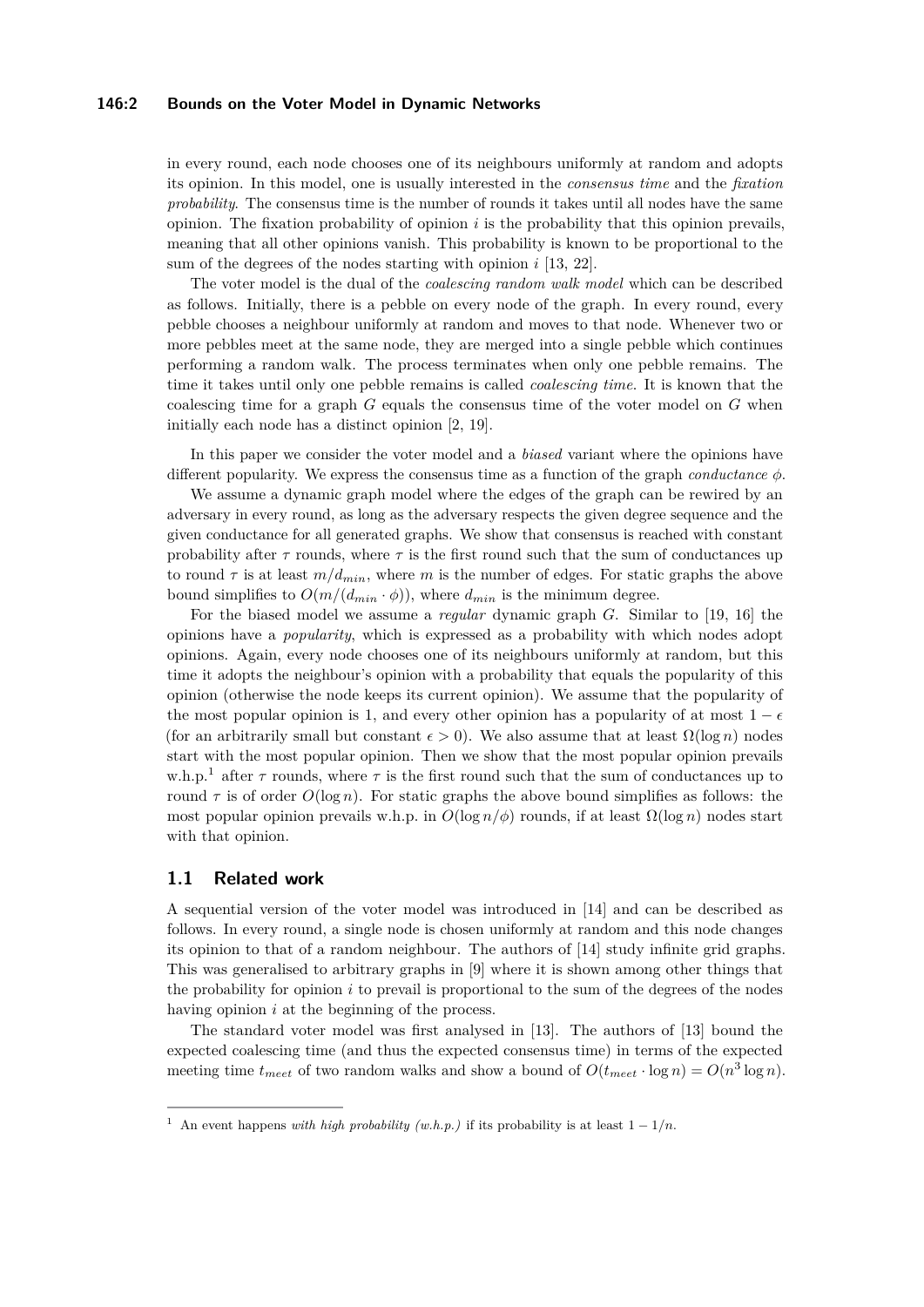Note that the meeting time is an obvious lower bound on the coalescing time, and thus a lower bound on the consensus time when all nodes have distinct opinions initially. The authors of [\[4\]](#page-13-5) provide an improved upper bound of  $O\left(\frac{1}{1-\lambda_2}(\log^4 n + \rho)\right)$  on the expected coalescing time for any graph *G*, where  $\lambda_2$  is the second eigenvalue of the transition matrix of a random walk on *G*, and  $\rho = \left(\sum_{u \in V(G)} d(u)\right)^2 / \sum_{u \in V(G)} d^2(u)$  is the ratio of the square of the sum of node degrees over the sum of the squared degrees. The value of *ρ* ranges from  $\Theta(1)$ , for the star graph, to *n*, for regular graphs.

The authors of [\[20,](#page-14-2) [2,](#page-12-0) [19\]](#page-13-1) investigate coalescing random walks in a continuous setting where the movement of the pebbles are modelled by independent Poisson processes with a rate of 1. In [\[2\]](#page-12-0), it is shown a lower bound of  $\Omega(m/d_{max})$  and an upper bound of  $O(t_{hit} \cdot \log n)$ for the expected coalescing time. Here *m* is the number of edges in the graph, *dmax* is the maximum degree, and *thit* is the (expected) hitting time. In [\[23\]](#page-14-3), it is shown that the expected coalescing time is bounded by  $O(t_{hit})$ .

In[\[19\]](#page-13-1) the authors consider the biased voter model in the continuous setting and two opinions. They show that for *d*-dimensional lattices the probability for the less popular opinion to prevail is exponentially small. In [\[16\]](#page-13-2), it is shown that in this setting the expected consensus time is exponential for the line.

The authors of [\[5\]](#page-13-6) consider a modification of the standard voter model with two opinions, which they call *two-sample voting*. In every round, each node chooses two of its neighbours randomly and adopts their opinion only if they both agree. For regular graphs and random regular graphs, it is shown that two-sample voting has a consensus time of  $O(\log n)$  if the initial imbalance between the nodes having the two opinions is large enough. There are several other works on the setting where every node contacts in every round two or more neighbours before adapting its opinion [\[1,](#page-12-1) [7,](#page-13-7) [6,](#page-13-8) [10\]](#page-13-9).

There are several other models which are related to the voter model, most notably the *Moran process* and *rumor spreading* in the phone call model. In the case of the Moran process, a population resides on the vertices of a graph. The initial population consists of one mutant with fitness *r* and the rest of the nodes are non-mutants with fitness 1. In every round, a node is chosen at random with probability proportional to its fitness. This node then reproduces by placing a copy of itself on a randomly chosen neighbour, replacing the individual that was there. The main quantities of interest are the probability that the mutant occupies the whole graph (fixation) or vanishes (extinction), together with the time before either of the two states is reached (absorption time). There are several publications considering the fixation probabilities [\[15,](#page-13-10) [21,](#page-14-4) [8\]](#page-13-11).

Rumor spreading in the phone call model works as follows. Every node *v* opens a channel to a randomly chosen neighbour *u*. The channel can be used for transmissions in both directions. A transmission from *v* to *u* is called *push* transmission and a transmission from *u* to *v* is called *pull*. There is a vast amount of papers analysing rumor spreading on different graphs. The result that is most relevant to ours is that broadcasting of a message in the whole network is completed in  $O(\log n/\phi)$  rounds w.h.p, where  $\phi$  is the conductance (see Section [1.2](#page-3-0) for a definition) of the network. In [\[12\]](#page-13-12), the authors study rumor spreading in dynamic networks, where the edges in every round are distributed by an adaptive adversary. They show that broadcasting terminates w.h.p. in a round *t* if the sum of conductances up to round t is of order  $\log n$ . Here, the sequence of graphs  $G_1, G_2, \ldots$  have the same vertex set of size *n*, but possibly distinct edge sets. The authors assume that the degrees and the conductance may change over time. We refer the reader to the next section for a discussion of the differences. Dynamic graphs have received ample attention in various areas [\[3,](#page-13-13) [17,](#page-13-14) [24,](#page-14-5) [18\]](#page-13-15).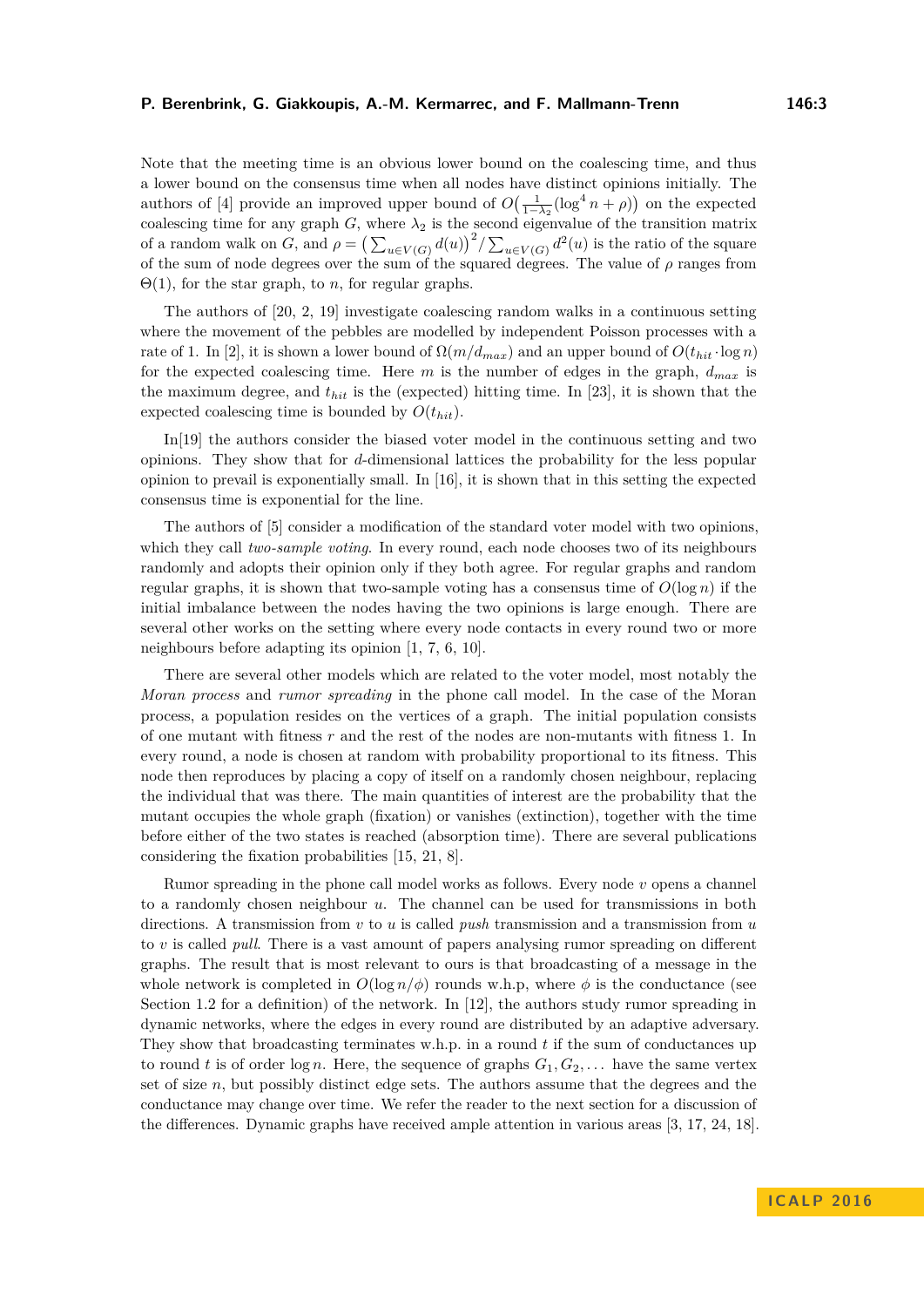#### **146:4 Bounds on the Voter Model in Dynamic Networks**

## <span id="page-3-0"></span>**1.2 Model and New Results**

In this paper we show results for the standard voter model and biased voter model in dynamic graphs. Our protocols work in synchronous steps. The consensus time *T* is defined at the first time step at which all nodes have the same opinion.

#### **Standard Voter Model**

Our first result concerns the standard voter model in dynamic graphs. Our protocol works as follows. In every synchronous time step every node chooses a neighbour u.a.r. and adopts its opinion with probability 1*/*2. [2](#page-3-1)

We assume that the dynamic graphs  $\mathscr{G} = G_1, G_2, \ldots$  are generated by an adversary. We assume that each graph has *n* nodes and the nodes are numbered from 1 to *n*. The sequence of conductances  $\phi_1, \phi_2, \ldots$  is given in advance, as well as a degree sequence  $d_1, d_2, \ldots, d_n$ . The adversary is now allowed to create every graph  $G_i$  by redistributing the edges of the graph. The constraints are that each graph  $G_i$  has to have conductance  $\phi_i$  and node *j* has to have degree  $d_j$  (the degrees of the nodes do not change over time). Note that the sequence of the conductances is fixed and, hence, cannot be regarded as a random variable in the following. For the redistribution of the edges we assume that the adversary knows the distribution of all opinions during all previous rounds.

Note that our model for dynamic graphs is motivated by the model presented in [\[12\]](#page-13-12). They allow the adversary to determine the edge set at every round, without having to respect the node degrees and conductances.

We show (Observation [1\)](#page-10-0) that, allowing the adversary to change the node degrees over time can results in super-exponential voting time. Since this changes the behaviour significantly, we assume that the degrees of nodes are fixed. Furthermore, in contrary to [\[12\]](#page-13-12), we assume that (bounds on) the conductance of (the graph at any time step) are fixed/given beforehand. Whether one can obtain the same results, if the conductance of the graph is determined by an adaptive adversary remains an open question. The reason we consider an adversarial dynamic graph model is in order to understand how the voting time can be influenced in the worst-case. Another interesting model would be to assume that in every round the nodes are connected to random neighbours. One obstacle to such a model seems to be to guarantee that neighbours are chosen u.a.r. and the degrees of nodes do not change. For the case of regular random dynamic graphs our techniques easily carry over since the graph will have constant conductance w.h.p. in any such round since the graph is essentially a random regular graph in every round.

For the (adversarial) dynamic model we show the following result bounding the consensus time *T*.

<span id="page-3-2"></span>▶ **Theorem 1** (upper bound). *Consider the Standard Voter model and in the dynamic graph model.* Assume  $\kappa \leq n$  *opinions are arbitrarily distributed over the nodes of*  $G_1$ *. Let*  $\phi_t$  *be a lower bound on the conductance at time step t. Let b >* 0 *be a suitable chosen constant. Then, with a probability of*  $1/2$  *we have that*  $T \leq \min\{\tau, \tau'\}$ *, where* 

(i)  $\tau$  *is the first round so that*  $\sum_{t=1}^{\tau} \phi_t \geq b \cdot m/d_{min}$ *.* (part 1)

(ii)  $\tau'$  is the first round so that  $\sum_{t=1}^{\tau'} \phi_t^2 \ge b \cdot n \log n$ . (part 2)

*For static graphs*  $(G_{i+1} = G_i \text{ for all } i)$ , we have  $T \leq \min\{m/(d_{min} \cdot \phi), n \log n/\phi^2\}.$ 

<span id="page-3-1"></span><sup>2</sup> The factor of 1*/*2 ensures that the process converges on bipartite graphs.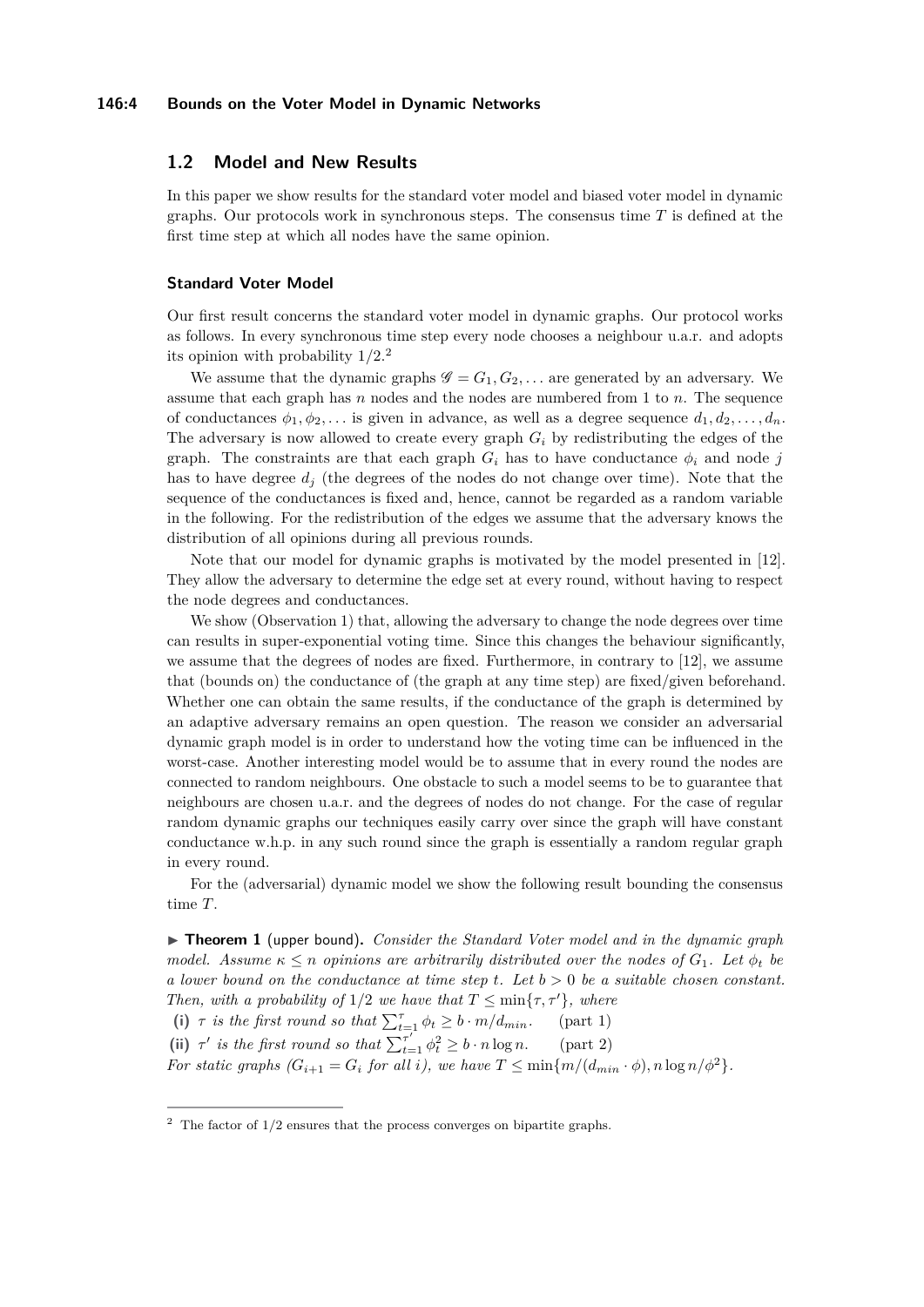For *static* d-regular graphs, where the graph doesn't change over time, the above bound becomes  $O(n/\phi)$ , which is tight when either  $\phi$  or *d* are constants (see Observation [2\)](#page-10-1). Theorem [1](#page-3-2) gives the first tight bounds for cycles and circulant graphs  $C_n^k$  (node *i* is adjacent to the nodes  $i \pm 1, \ldots, i \pm k \mod n$  with degree 2*k* (*k* constant). For these graphs the consensus time is  $\Theta(n^2)$ , which matches our upper bound from Theorem [1.](#page-3-2)<sup>[3](#page-4-0)</sup> For a comparison with the results of [\[4\]](#page-13-5) note that  $\phi^2 \leq 1 - \lambda_2 \leq 2\phi$ . In particular, for the cycle  $\phi = 1/n$  and  $1/(1 - \lambda_2) = \Theta(1/n^2)$ . Hence, for this graph, our bound is by a factor of *n* smaller. Note that, due to the duality between the voter model and coalescing random walks, the result also holds for the coalescing time. In contrast to  $[4, 5]$  $[4, 5]$  $[4, 5]$ , the above result is shown using a potential function argument, whereas the authors of  $[4, 5]$  $[4, 5]$  $[4, 5]$  show their results for coalescing random walks and fixed graphs. The advantage of analysing the process directly is, that our techniques allow us to obtain the results for the dynamic setting.

The next result shows that the bound of Theorem [1](#page-3-2) is asymptotically tight if the adversary is allowed to change the node degrees over time.

<span id="page-4-1"></span>▶ **Theorem 2** (lower bound). *Consider the Standard Voter model in the dynamic graph model. Assume that*  $\kappa \leq n$  *opinions are arbitrarily distributed over the nodes of*  $G_1$ *. Let*  $\phi_t$  *be an upper bound on the conductance at time step t. Let b >* 0 *be a suitable constant and assume*  $\tau''$  is the first round such that  $\sum_{t=1}^{\tau''} \phi_t \geq bn$ . Then, with a probability of at least 1/2, there *are still nodes with different opinions in*  $G_{\tau}$ .

#### **Biased Voter Model**

In the *biased* voter model we again assume that there are  $\kappa \leq n$  distinct opinions initially. For  $0 \leq i \leq \kappa-1$ , opinion *i* has popularity  $\alpha_i$  and we assume that  $\alpha_0 = 1 > \alpha_1 \geq \alpha_2 \geq \ldots \geq \alpha_{\kappa-1}$ . We call opinion 0 the *preferred opinion*. The process works as follows. In every round, every node chooses a neighbour uniformly at random and adopts its opinion  $i$  with probability  $\alpha_i$ .

We assume that the dynamic *d*-regular graphs  $\mathscr{G} = G_1, G_2, \ldots$  are generated by an adversary. We assume that the sequence of  $\phi_t$  is given in advance, where  $\phi_i$  is a lower bound on the conductance of  $G_i$ . The adversary is now allowed to create the sequence of graphs by redistributing the edges of the graph in every step. The constraints are that each graph *G<sup>i</sup>* has *n* nodes and has to have conductance at least  $\phi_i$ . Note that we assume that the sequence of the conductances is fixed and, hence, it is not a random variable in the following.

The following result shows that consensus is reached considerably faster in the biased voter model, as long as the bias  $1 - \alpha_1$  is bounded away from 0, and at least a logarithmic number of nodes have the preferred opinion initially.

<span id="page-4-2"></span> $\triangleright$  **Theorem 3.** *Consider the Biased Voter model in the dynamic regular graph model. Assume κ* ≤ *n opinions are arbitrarily distributed over the nodes of G*1*. Let φ<sup>t</sup> be a lower bound on the conductance at time step t. Assume that*  $\alpha_1 \leq 1 - \epsilon$ , *for an arbitrary small constant*  $\epsilon > 0$ *. Assume the initial number of nodes with the preferred opinion is at least*  $c \log n$ *, for some constant*  $c = c(\alpha_1)$ *. Then the preferred opinion prevails w.h.p. in at most*  $\tau^{\prime\prime\prime}$  *steps, where*  $\tau'''$  *is the first round so that*  $\sum_{t=1}^{\tau'''} \phi_t \geq b \log n$ *, for some constant b. For static graphs*  $(G_{i+1} = G_i \text{ for all } i), \text{ we have } w.h.p. \ T = O(\log n/\phi).$ 

<span id="page-4-0"></span><sup>&</sup>lt;sup>3</sup> The lower bound of  $\Omega(n^2)$  follows from the fact that two coalescing random walks starting on opposite sites of a cycle require in expectation time  $\Omega(n^2)$  to meet.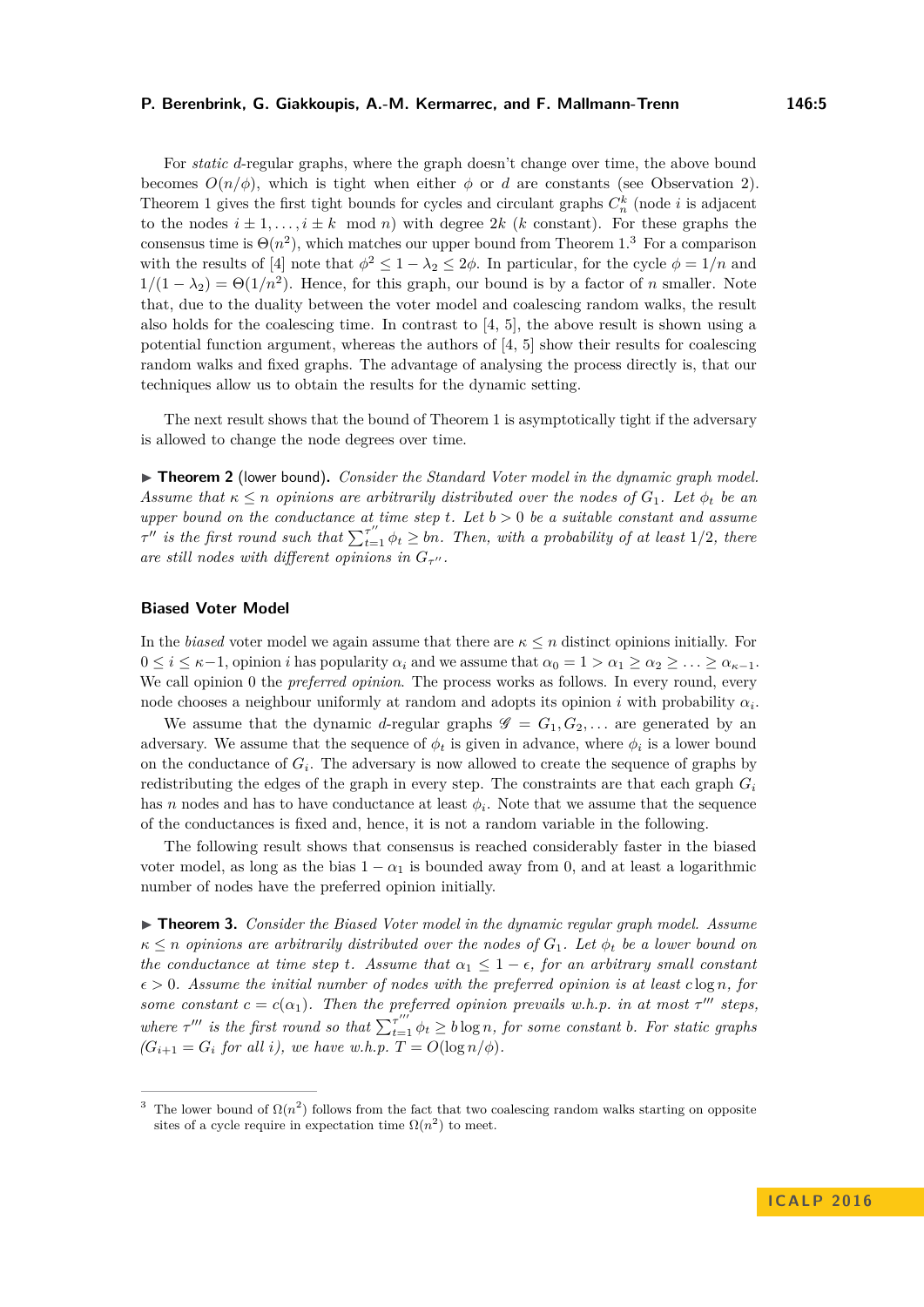#### **146:6 Bounds on the Voter Model in Dynamic Networks**

The assumption on the initial size of the preferred opinion is crucial for the time bound  $T = O(\log n/\phi)$ , in the sense that there are instances where the expected consensus time is at least  $T = \Omega(n/\phi)$  if the size of the preferred opinion is small.<sup>[4](#page-5-0)</sup>

The rumor spreading process can be viewed as an instance of the biased voter model with two opinions having popularity 1 and 0, respectively. However, the techniques used for the analysis of rumor spreading do not extend to the voter model. This is due to the fact that rumor spreading is a progressive process, where nodes can change their opinion only once, from "uninformed" to "informed", whereas they can change their opinions over and over again in the case of the voter model. Note that the above bound is the same as the bound for rumor spreading of [\[11\]](#page-13-16) (although the latter bound holds for general graphs, rather than just for regular ones). Hence, our above bound is tight for regular graphs with conductance  $\phi$ , since the rumor spreading lower bound of  $\Omega(\log n/\phi)$  is also a lower bound for biased voting in our model.

## **2 Analysis of the Voter Model**

In this section we show the upper and lower bound for the standard voter model. We begin with some definitions. Let  $G = (V, E)$ . For a fixed set  $S \subseteq V$  we define  $cut(S, V \setminus S)$  to be the set of edges between the sets  $S \subseteq V$  and  $V \setminus S$  and let  $\lambda_u$  be the number of neighbours of *u* in  $V \setminus S$ . Let vol $(S) = \sum_{u \in S} d_u$ . The *conductance* of *G* is defined as

$$
\phi = \phi(G) = \min \left\{ \frac{\sum_{u \in U} \lambda_u}{\text{vol}(U)} : U \subset V \text{ with } 0 < \text{vol}(U) \leq m \right\}.
$$

We note  $1/n^2 \le \phi \le 1$ . We denote by  $v_t^{(i)}$  the set of nodes that have opinion *i* after the first *t* rounds and  $t \geq 0$ . If we refer to the random variable we use  $V_t^{(i)}$  instead.

First we show Theorem [1](#page-3-2) for  $\kappa = 2$  (two opinions), which we call 0 and 1 in the following. Then we generalise the result to an arbitrary number of opinions. We model the system with a Markov chain  $M_{t\geq 0} = (V_t^{(0)}, V_t^{(1)})_{t\geq 0}$ .

Let  $s_t$  denote the set having the smaller volume, i.e.,  $s_t = v_t^{(0)}$  if  $vol(v_t^{(0)}) \leq vol(v_t^{(1)})$ , and  $s_t = v_t^{(1)}$  otherwise. Note that we use  $s_t, v_t^{(0)}$  and  $v_t^{(1)}$  whenever the state at time *t* is fixed, and  $S_t$ ,  $V_t^{(0)}$  and  $V_t^{(1)}$  for the corresponding random variables. For  $u \in v_t^{(0)}$ ,  $\lambda_{u,t}$  is the number of neighbours of *u* in  $V \setminus v^1(t)$  and for  $u \in v_t^{(1)}$ ,  $\lambda_{u,t}$  is the number of neighbours of *u* in  $V \setminus v_t^{(0)}$ ;  $d_u$  is the degree of *u* (the degrees do not change over time).

To analyse the process we use a potential function. Simply using the volume of nodes sharing the same opinion as the potential function will not work. It is easy to calculate that the expected volume of nodes with a given opinion does not change in one step. Instead, we use a convex function on the number of nodes with the minority opinion. We define

 $\Psi(S_t) = \sqrt{\text{vol}(S_t)}$ .

In Lemma [4](#page-6-0) we first calculate the one-step potential drop of  $\Psi(S_t)$ . Then we show that every opinion either prevails or vanishes once the sum of conductances is proportional to the volume of nodes having that opinion (see Lemma [5\)](#page-7-0), which we use later to prove Part 1 of Theorem [1.](#page-3-2) Additionally, Lemma [4](#page-6-0) is used to prove Lemma [7](#page-9-0) which allows us to prove Part 2 of Theorem [1.](#page-3-2)

<span id="page-5-0"></span>Consider a 3-regular graph and *n* opinions where all other  $\alpha_1 = \alpha_2 = \cdots = \alpha_{n-1} = 1/2$ . The preferred opinion vanishes with constant probability and the bound for the standard voter model of Observation [2](#page-10-1) applies.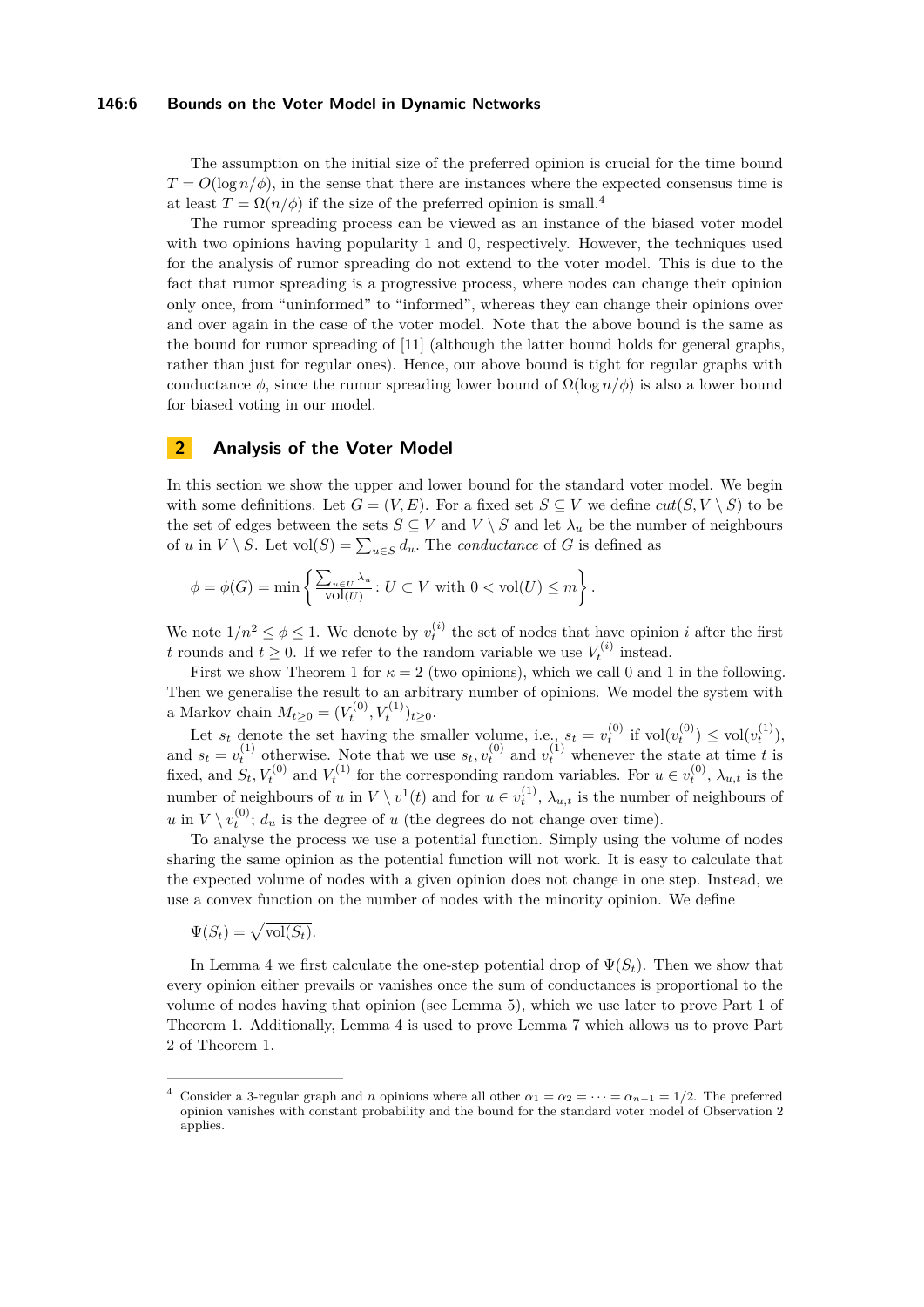<span id="page-6-0"></span>**I Lemma 4.** *Assume*  $s_t \neq \emptyset$  *and*  $\kappa = 2$ *. Then* 

$$
\mathbf{E}[\Psi(S_{t+1}) \mid S_t = s_t] \leq \Psi(s_t) - \frac{\sum_{u \in V} \lambda_{u,t} \cdot d_u}{32 \cdot (\Psi(s_t))^3}.
$$

**Proof.** W.l.o.g. we assume that opinion 0 is the minority opinion, i.e.  $0 < \text{vol}(V_t^{(0)}) \le$ vol $(V_t^{(1)})$ . To simplify the notation we omit the index *t* in this proof and write  $v^{(0)}$  instead of  $v_t(0)$ ,  $v^{(1)}$  for  $V \setminus v_t^{(0)}$ , and  $\lambda_u$  instead of  $\lambda_{u,t}$ . Hence,  $s_t = v^{(0)}$  and  $\Psi(s_t) = \sqrt{\text{vol}(v^{(0)})}$ . Note that for  $t = 0$  we have  $vol(v^{(0)}) = \Psi(s_t)^2$ . Furthermore, we fix  $S_t = s_t$  in the following (and condition on it). We define *m* as the number of edges. Then we have

$$
\mathbf{E}[\Psi(S_{t+1}) - \Psi(s_t) | S_t = s_t] = \mathbf{E}[\sqrt{\text{vol}(S_{t+1})} - \sqrt{\text{vol}(s_t)}]
$$

$$
= \mathbf{E}\left[\sqrt{\min\left\{\text{vol}(V_{t+1}^{(0)}), m - \text{vol}(V_{t+1}^{(0)})\right\}} - \sqrt{\text{vol}(s_t)}\right]
$$

$$
\leq \mathbf{E}\left[\sqrt{\text{vol}(V_{t+1}^{(0)})} - \sqrt{\text{vol}(v^{(0)})}\right]
$$
(1)

Now we define

$$
X_u = \begin{cases} d_u & w.p. \frac{\lambda_u}{2 \cdot d_u} \text{ if } u \in v^{(1)} \\ -d_u & w.p. \frac{\lambda_u}{2 \cdot d_u} \text{ if } u \in v^{(0)} \\ 0 & otherwise \end{cases}
$$

and  $\Delta = \sum_{u \in V} X_u$ . Note that we have  $\Delta = \text{vol}(V_{t+1}^{(0)}) - \text{vol}(v^{(0)})$  and

$$
\mathbf{E}\left[\sqrt{\text{vol}(V_{t+1}^{(0)})} - \sqrt{\text{vol}(v^{(0)})}\right] = \mathbf{E}\left[\sqrt{\text{vol}(v^{(0)}) + \Delta} - \sqrt{\text{vol}(v^{(0)})}\right]
$$

$$
= \mathbf{E}\left[\sqrt{\text{vol}(v^{(0)})}\left(\sqrt{1 + \frac{\Delta}{\text{vol}(v^{(0)})}} - 1\right)\right]
$$

$$
= \Psi(s_t) \cdot \mathbf{E}[\sqrt{1 + \Delta/\Psi(s_t)^2} - 1].
$$

Unfortunately we cannot bound  $\Psi(s_t) \cdot \mathbf{E}[\sqrt{1 + \Delta/\Psi(s_t)^2} - 1]$  directly. Instead, we define a family of random variables which is closely related to *Xu*.

$$
Y_u = \begin{cases} \lambda_u & w.p. \frac{1}{2} & if \ u \in v^{(1)} \\ -d_u & w.p. \frac{\lambda_u}{2 \cdot d_u} & if \ u \in v^{(0)} \\ 0 & otherwise \end{cases}
$$

Similarly, we define  $\Delta' = \sum_{u \in V} Y(u)$ . Note that  $|E[Y_u]| = \lambda_u/2$  for both  $u \in v^{(1)}$  and  $u \in v^{(0)}$ . In the full version we show that  $\mathbf{E}[\sqrt{1 + \Delta/\Psi(s_t)^2}] \leq \mathbf{E}[\sqrt{1 + \Delta'/\Psi(s_t)^2}]$ , which results in  $\mathbf{E}[\Psi(S_{t+1}) - \Psi(s_t) | S_t = s_t] \leq \Psi(s_t) \cdot \mathbf{E}[\sqrt{1 + \Delta'/\Psi(s_t)^2} - 1]$  From the Taylor expansion  $\sqrt{1 + x} \leq 1 + \frac{x}{2} - \frac{x^2}{8} + \frac{x^3}{16}$ ,  $x \geq -1$  it follows that

$$
\mathbf{E}[\Psi(S_{t+1}) - \Psi(s_t) | S_t = s_t] \leq \Psi(s_t) \cdot \mathbf{E} \left[ \frac{\Delta'}{2\Psi(s_t)^2} - \frac{(\Delta')^2}{8\Psi(s_t)^4} + \frac{(\Delta')^3}{16\Psi(s_t)^6} \right].
$$

It remains to bound  $\mathbf{E}[\Delta'], \mathbf{E}[(\Delta')^2],$  and  $\mathbf{E}[(\Delta')^3]$ .

**E**[ $\Delta'$ ]: We have **E**[ $\Delta'$ ] =  $\sum_{u \in V} E[Y_u] = \sum_{u \in v^{(1)}} \frac{\lambda_u}{2} - \sum_{v \in v^{(0)}} \frac{\lambda_v}{2} = 0$ , where the last equality holds since  $\sum_{u\in v^{(1)}} \lambda_u$  and  $\sum_{u\in v^{(1)}} \lambda_u$  both count the number of edges crossing the cut between  $v^{(0)}$  and  $v^{(1)}$ .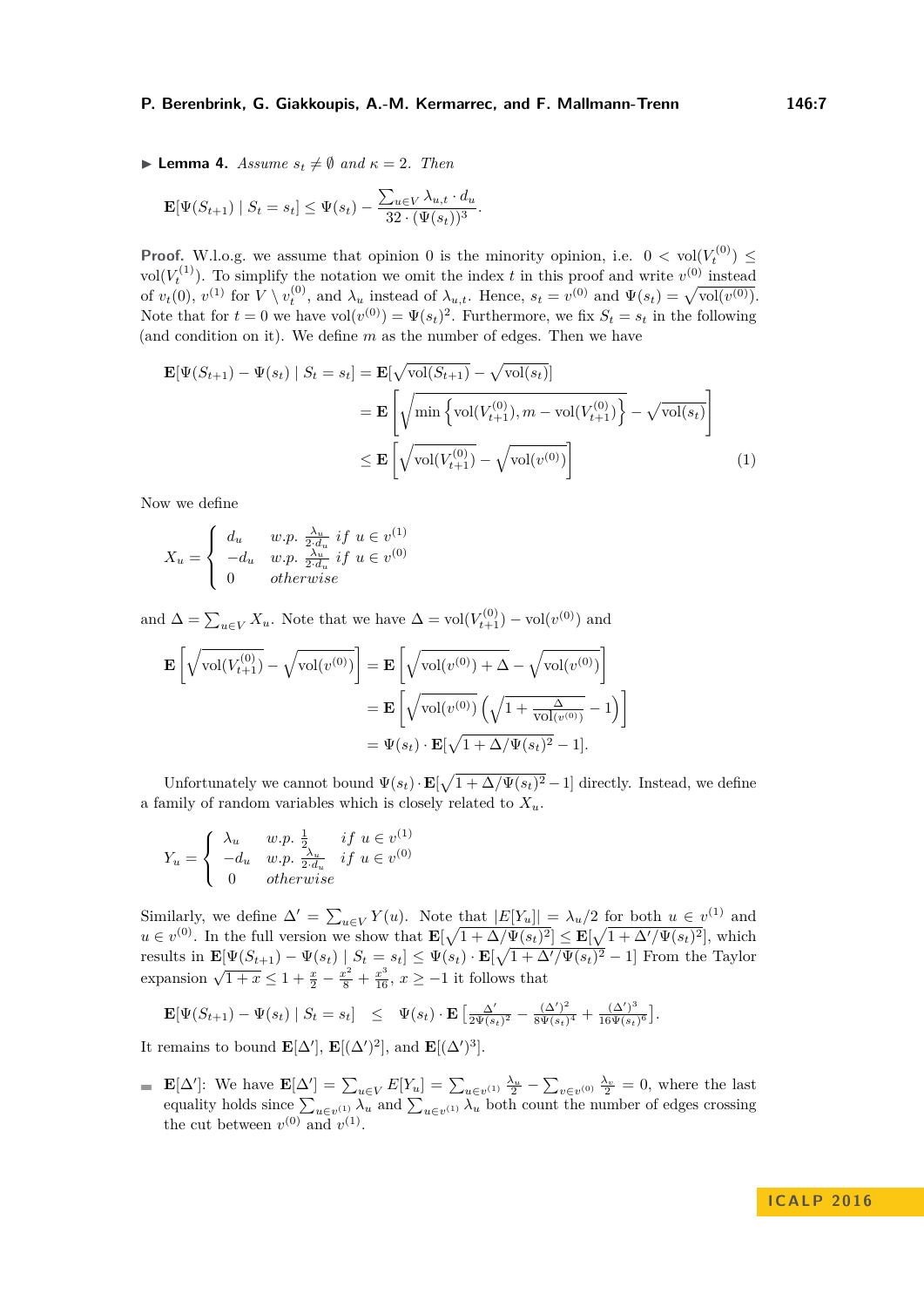#### **146:8 Bounds on the Voter Model in Dynamic Networks**

 $\mathbf{E}[(\Delta')^2]$ : since  $E[(Y_u)^2] = (\lambda_u)^2/2$  for  $u \in v^{(1)}$  and  $E[(Y_u)^2] = -d_u \cdot \lambda_u/2$  for  $u \in v^{(0)}$ we have

$$
\mathbf{E}[(\Delta')^2] = \sum_{u \in V} \mathbf{Var}[Y_u] + (\mathbf{E}[Y_u])^2 = \sum_{u \in V} \mathbf{Var}[Y_u] + 0 = \sum_{u \in V} (\mathbf{E}[(Y_u)^2] - (\mathbf{E}[Y_u])^2)
$$
  
\n
$$
= \sum_{u \in v^{(0)}} (\mathbf{E}[(Y_u)^2] - (\mathbf{E}[Y_u])^2) + \sum_{u \in v^{(1)}} (\mathbf{E}[(Y_u)^2] - (\mathbf{E}[Y_u])^2)
$$
  
\n
$$
= \sum_{u \in v^{(0)}} \frac{\lambda_u d_u}{2} - \sum_{u \in v^{(0)}} \frac{\lambda_u^2}{4} + \sum_{u \in v^{(1)}} \frac{\lambda_u^2}{4} \ge \sum_{u \in v^{(0)}} \frac{\lambda_u d_u}{4}. \tag{2}
$$

**E**[ $\Delta^{3}$ ]: In the full version we show that  $\mathbf{E}[\Delta^{3}] = \sum_{u \in V} (\mathbf{E}[(Y_u)^3] - 3\mathbf{E}[(Y_u)^2] \cdot \mathbf{E}[Y_u] +$  $2\mathbf{E}[Y_u]^3$ ). Note that  $E[(Y_u)^3] = \frac{1}{2}(\lambda_u)^3$  for  $u \in v^{(1)}$  and  $E[(Y_u)^3] = -\frac{1}{2}\lambda_u \cdot (d_u)^2$  for  $u \in v^{(0)}$ . Hence,

$$
\mathbf{E}[\Delta^{2}] = \sum_{u \in v^{(0)}} \left( -\frac{1}{2} \lambda_u \cdot (d_u)^2 + \frac{3}{4} (\lambda_u)^2 \cdot d_u - \frac{1}{4} \lambda_u^3 \right) + \sum_{u \in v^{(1)}} \left( \frac{1}{2} (\lambda_u)^3 - \frac{3}{4} (\lambda_u)^3 + \frac{1}{4} (\lambda_u)^3 \right) \le 0,
$$
\n(3)

where the first sum is bounded by 0 because  $\lambda_u \leq d_u$ .

Combining all the above estimations we get

$$
\mathbf{E}[\Psi(S_{t+1}) - \Psi(s_t) | S_t = s_t] \leq \Psi(s_t) \cdot \mathbf{E} \left[ \frac{\Delta'}{2\Psi(s_t)^2} - \frac{\Delta'^2}{8\Psi(s_t)^4} + \frac{\Delta'^3}{16\Psi(s_t)^6} \right] \leq -\frac{\sum_{u \in v^{(0)}} \lambda_u d_u}{32\Psi(s_t)^3}.
$$

This completes the proof of Lemma [4.](#page-6-0)

## **2.1 Part 1 of Theorem [1.](#page-3-2)**

Using Lemma [4](#page-6-0) we show that a given opinion either prevails or vanishes with constant probability as soon as the sum of  $\phi_t$  is proportional to the volume of the nodes having that opinion.

<span id="page-7-0"></span>**► Lemma 5.** *Assume that*  $s_i$  *is fixed for an arbitrary*  $(\hat{t} \geq 0)$  *and*  $\kappa = 2$ *.*  $Let \tau^* = \min \left\{ t' : \sum_{i=\hat{t}}^{t'} \phi_i \geq 129 \cdot vol(s_{\hat{t}})/d_{min} \right\}.$  Then  $Pr(T \leq \tau^* + \hat{t}) \geq 1/2$ .

*In particular, if the graph is static with conductance*  $\phi$ *, then*  $Pr(T \leq \frac{129 \cdot vol(s_i)}{\phi \cdot d_{min}} + \hat{t}) \geq 1/2$ *.* 

**Proof.** From the definition of  $\Psi(s_t)$  and  $\phi_t$  it follows for all *t* that  $\Psi(s_t)^2 = \sum_{u \in v^{(0)}} d_u$ vol $(v^{(0)})$  and  $\phi_t \leq \sum_{u \in v^{(0)}} \lambda_{u,t}/\text{vol}(v^{(0)})$ . Hence,  $\Psi(s_t)^2 \cdot \phi_t \cdot d_{min} \leq \sum_{u \in v^{(0)}} \lambda_{u,t} \cdot d_u$ . Together with Lemma [4](#page-6-0) we derive for  $s_t \neq \emptyset$ 

$$
\mathbf{E}[\Psi(S_{t+1}) \mid S_t = s_t] \le \Psi(s_t) - \frac{\sum_{u \in V} \lambda_{u,t} \cdot d_u}{32 \cdot (\Psi(s_t))^3} \le \Psi(s_t) - \frac{d_{min} \cdot \phi_t}{32 \cdot \Psi(s_t)}.
$$
\n
$$
(4)
$$

Recall that  $T = \min_{t} \{S_t = \emptyset\}$ . In the following we use the expression  $T > t$  to denote the event  $s_t \neq \emptyset$ . Using the law of total probability we get

$$
\mathbf{E}[\Psi(S_{t+1})|T>t] = \mathbf{E}\left[\Psi(S_t) - \frac{d_{min} \cdot \phi_t}{32 \cdot \Psi(S_t)}\Big|T>t\right]
$$

| × |  |
|---|--|
|   |  |
|   |  |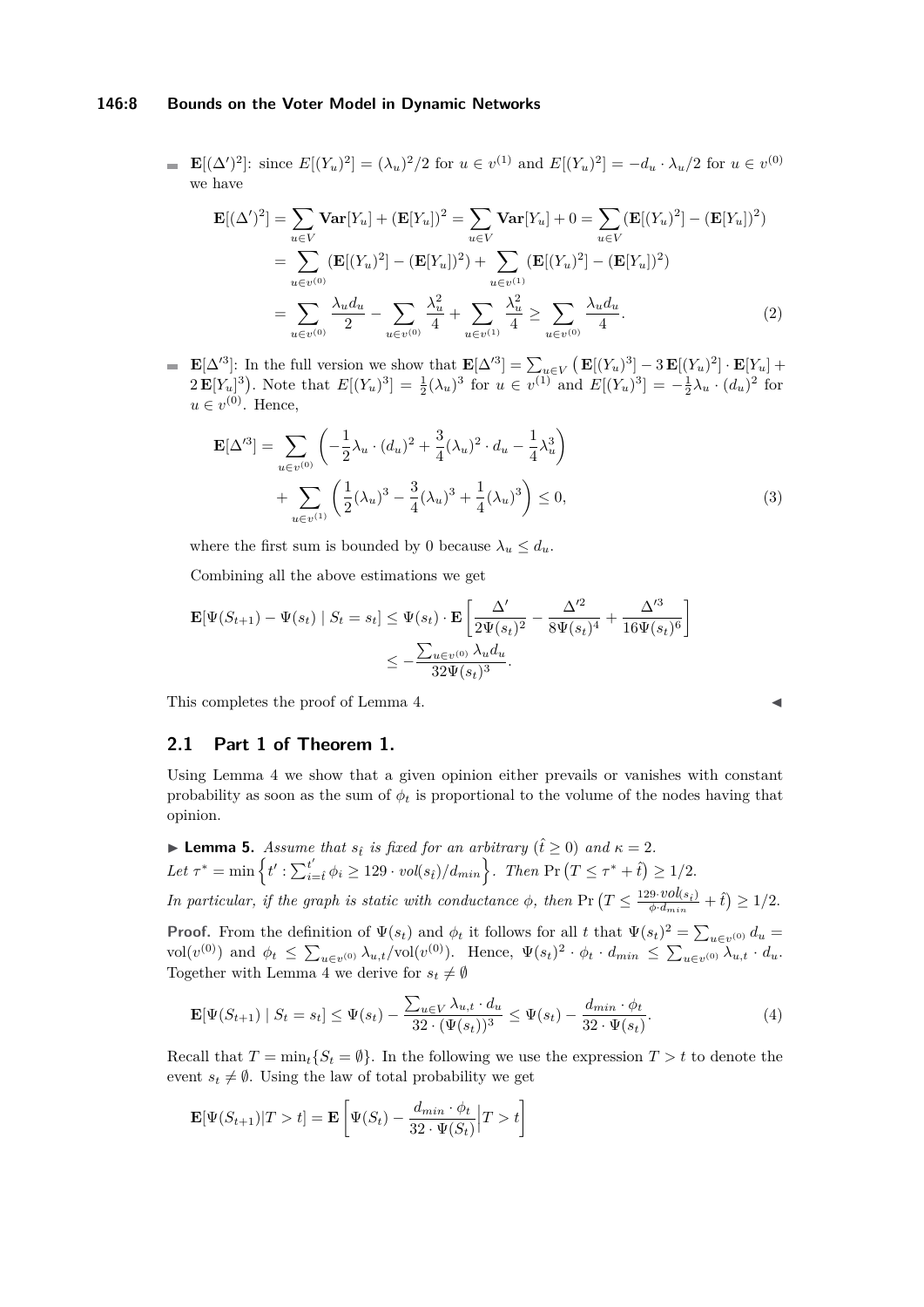and using Jensen's inequality we get

$$
\mathbf{E}[\Psi(S_{t+1}) | T > t] = \mathbf{E}[\Psi(S_t) | T > t] - \mathbf{E}\left[\frac{d_{min} \cdot \phi_t}{32 \cdot \Psi(S_t)} | T > t\right]
$$
  

$$
\leq \mathbf{E}[\Psi(S_t) | T > t] - \frac{d_{min} \cdot \phi_t}{32 \cdot \mathbf{E}[\Psi(S_t) | T > t]}.
$$

Since  $\mathbf{E}[\Psi(S_t) | T \leq t] = 0$  we have

$$
\mathbf{E}[\Psi(S_t)] = \mathbf{E}[\Psi(S_t) | T > t] \cdot \Pr[T > t] + \mathbf{E}[\Psi(S_t) | T \le t] \cdot \Pr[T \le t]
$$
  
= 
$$
\mathbf{E}[\Psi(S_t) | T > t] \cdot \Pr[T > t] + 0.
$$

Hence,

$$
\frac{\mathbf{E}[\Psi(S_{t+1})]}{\Pr(T > t)} \le \frac{\mathbf{E}[\Psi(S_t)]}{\Pr(T > t)} - \frac{d_{min} \cdot \phi_t \cdot \Pr(T > t)}{32 \mathbf{E}[\Psi(S_t)]}
$$

and

$$
\mathbf{E}[\Psi(S_{t+1})] \leq \mathbf{E}[\Psi(S_t)] - \frac{d_{min} \cdot \phi_t \cdot (\Pr(T > t))^2}{32 \mathbf{E}[\Psi(S_t)]}.
$$

Let  $t^* = \min\{t: \Pr(T > t) < 1/2\}$ . In the following we use contradiction to show

$$
t^* \le \max\{t : \sum_{\hat{t} \le t < t^*} \phi_t \le 128 \cdot \text{vol}(s_{\hat{t}}) / d_{min}\}.
$$

Assume the inequality is not satisfied. With  $t = t^* - 1$  we get

$$
\mathbf{E}[\Psi(S_{t^*})] \leq \mathbf{E}[\Psi(S_{t^*-1})] - \frac{d_{min} \cdot \phi_t \cdot (\Pr(T > t^* - 1))^2}{32 \mathbf{E}[\Psi(S_{t^*-1})]} \leq \mathbf{E}[\Psi(S_{t^*-1})] - \frac{d_{min} \cdot \phi_{t^*} \cdot (1/4)}{32 \mathbf{E}[\Psi(S_{t^*-1})]}.
$$

Applying this equation iteratively, we obtain

$$
\mathbf{E}[\Psi(S_{t^*})] \le \mathbf{E}[\Psi(S_{\hat{t}})] - \sum_{\hat{t} \le t < t^*} \frac{d_{min} \cdot \phi_t \cdot 1/4}{32 \mathbf{E}[\Psi(S_t)]} \le \mathbf{E}[\Psi(S_{\hat{t}})] - \frac{d_{min} \cdot \sum_{\hat{t} \le t < t^*} \phi_t}{128 \mathbf{E}[\Psi(S_{\hat{t}})]}. \tag{5}
$$

Using the definition of  $\mathbf{E}[\Psi(S_i)] = \sqrt{\text{vol}(s_i)}$  and the definition of  $t^*$  we get

$$
\mathbf{E}[\Psi(S_{t^*})] < \sqrt{\text{vol}(s_{\hat{t}})} - \frac{d_{min} \cdot 128 \cdot \text{vol}(s_{\hat{t}})}{128 \cdot d_{min} \cdot \sqrt{\text{vol}(s_{\hat{t}})}} = \sqrt{\text{vol}(s_{\hat{t}})} - \frac{\text{vol}(s_{\hat{t}})}{\sqrt{\text{vol}(s_{\hat{t}})}} = 0.
$$

This is a contradiction since  $\mathbf{E}[\Psi(S_{t^*})]$  is non-negative.

From the definition of  $t^*$ , we obtain  $Pr(T > \tau^* + \hat{t}) < 1/2$ , completing the proof of Lemma [5.](#page-7-0)  $\triangleleft$ 

Now we are ready to show the first part of the theorem.

**Proof of Part 1 of Theorem [1.](#page-3-2)** We divide the *τ* rounds into phases. Phase *i* starts at time  $\tau_i = \min\{t : \sum_{j=1}^t \phi_j \geq 2i\}$  for  $i \geq 0$  and ends at  $\tau_{i+1} - 1$ . Since  $\phi_j \leq 1$  for all  $j \geq 0$  we have  $\tau_0 < \tau_1 < \dots$  and  $\sum_{j=\tau_i}^{\tau_{i+1}} \phi_j \geq 1$  for  $i \geq 0$ . Let  $\ell_t$  be the number of distinct opinions at the beginning of phase *t*. Hence,  $\ell_0 = \kappa$ .

We show in Lemma [6](#page-9-1) below that the expected number of phases before the number of opinions drops by a factor of 5/6 is bounded by  $6c \cdot \text{vol}(V) / (\ell_t \cdot d_{min})$ . For  $i \geq 1$  let  $T_i$  be the number of phases needed so that the number of opinions drops to  $(5/6)^i \cdot \ell_0$ . Then only

**I C A L P 2 0 1 6**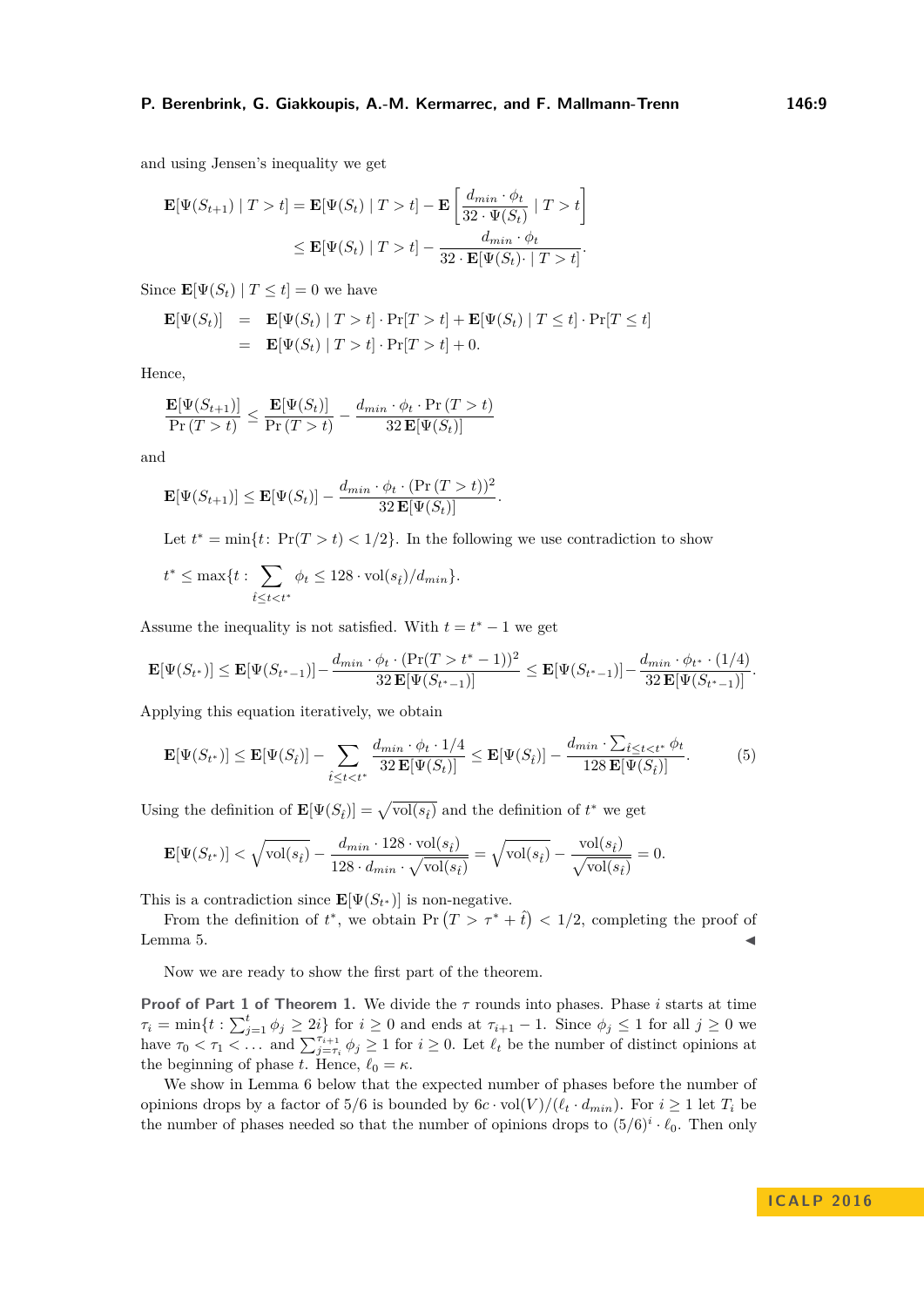#### **146:10 Bounds on the Voter Model in Dynamic Networks**

one opinion remains after  $\log_{6/5} \kappa$  many of these meta-phases. Then, for a suitably chosen constant *b*,

$$
\mathbf{E}[T] = \sum_{j=1}^{\log_{6/5} \kappa} E[T_j] \le \sum_{j=1}^{\log_{6/5} \kappa} \frac{6c \cdot \text{vol}(V)}{\ell_j \cdot d_{min}} \le \sum_{j=1}^{\log_{6/5} \kappa} \frac{6c \cdot \text{vol}(V)}{(5/6)^j \cdot \ell_0 \cdot d_{min}} = \frac{b \cdot m}{4 \cdot d_{min}}.
$$

By Markov inequality, consensus is reached w.p. at least  $1/2$  after  $b \cdot m/(2d_{min})$  phases. By definition of  $\tau$  and the definition of the phases, we have that the number of phases up to time step  $\tau$  is at least  $b \cdot m/(2d_{min})$ . Thus, consensus is reached w.p. at least  $1/2$  after  $\tau$ time steps, which finishes the proof.

<span id="page-9-1"></span>**Example 1. Lemma 6.** Fix a phase *t* and assume  $c = 129$  and  $\ell_t > 1$ . The expected number of phases *before the number of opinions drops to*  $5/6 \cdot \ell_t$  *is bounded by*  $6c \cdot vol(V)/(\ell_t \cdot d_{min})$ *.* 

**Proof.** Consider a point when there are  $\ell'$  opinions left, with  $5/6 \cdot \ell < \ell' \leq \ell$ . Among those  $\ell'$  opinions, there are at least  $\ell' - \ell/3$  opinions *i* such that the volume of nodes with opinion *i* is at most  $3 \cdot \text{vol}(V)/\ell$ . Let *S* denote the set of these opinions and let  $Z_i$  be an indicator variable which is 1 if opinion  $i \in S$  vanished after  $s = 3c \cdot \text{vol}(V) / (\ell \cdot d_{min})$  phases and  $Z_i = 0$ if it prevails. To estimate  $Z_i$  we consider the process where we have two opinions only. All nodes with opinion *i* retain their opinion and all other nodes have opinion 0. It is easy to see that in both processes the set of nodes with opinion *i* remains exactly the same. Hence, we can use Lemma [5](#page-7-0) to show that with probability at least 1*/*2, after *s* phases opinion *i* either vanishes or prevails. Hence,

$$
\mathbf{E}\left[\sum_{j\in S}Z_j\right] = \sum_{j\in S}\mathbf{E}[Z_j] \ge |S|/2 \ge (\ell'-\ell/3)/2.
$$

Using Markov's inequality we get that with probability  $1/2$  at least  $(\ell' - \ell/3)/4$  opinions vanish within *s* phases, and the number of opinions remaining is at most  $\ell' - (\ell' - \ell/3)/4 =$  $3/4 \cdot \ell' + \ell/12 \le 5/6 \cdot \ell$ . The expected number of phases until  $5/6 \cdot \ell$  opinions can be bounded by  $\sum_{i=1}^{\infty} 2^{-i} \cdot s \leq 2s = \frac{6c \cdot \text{vol}(V)}{\ell \cdot d_{min}}$  $l \cdot d_{min}$ *.* J

#### **2.2 Part 2 of Theorem [1](#page-3-2)**

We first bound the expected potential drop in round  $t + 1$ , i.e., we bound  $\mathbf{E}[\Psi(S_{t+1}) - \Psi(s_t)]$  $S_t = s_t$ . This time however, we express the drop as a function which is linear in  $\Psi(s_t)$ . This allows us to bound the expected size of the potential at time  $\tau'$ , i.e.,  $\mathbf{E}[\Psi(S_{\tau'})]$ , directly. From the expected size of the potential at time  $\tau'$  we derive the desired bound on  $Pr(T \leq \tau')$ . The proof can be found in the full version.

<span id="page-9-0"></span>**Lemma 7.** Assume  $\kappa = 2$ . We have  $\Pr(T \leq \tau') \geq 1/n^2$ . In particular, if the graph is *static with conductance*  $\phi$ *, then*  $\Pr(T \leq \frac{96 \cdot n \log n}{\phi^2}) \geq 1 - 1/n^2$ *.* 

We now prove Part 2 of Theorem [1](#page-3-2) which generalises to  $\kappa > 2$ .

**Proof of Part 2 of Theorem [1.](#page-3-2)** We define a parameterized version of the consensus time *T*. We define  $T(\kappa) = \min\{t : \Psi(S_t) = 0 : \text{the number of different opinions at time } t \text{ is } \kappa\}$  for  $\kappa \leq n$ . We want to show that  $Pr(T(\kappa) \leq \tau') \geq 1 - 1/n$ . From Lemma [7](#page-9-0) we have that, that  $Pr(T(2) \leq \tau') \geq 1 - 1/n^2$ . We define the 0/1 random variable  $Z_i$  to be one if opinion *i* vanishes or is the only remaining opinion after  $\tau'$  rounds and  $Z_i = 0$  otherwise. We have that  $Pr(Z_i = 1) \geq 1 - 1/n^2$  for all  $i \leq \kappa$ . We derive  $Pr(T(\kappa) \leq \tau') = Pr(\lambda_{i \leq \kappa} Z_i) \geq 1 - 1/n$ , by union bound. This yields the claim.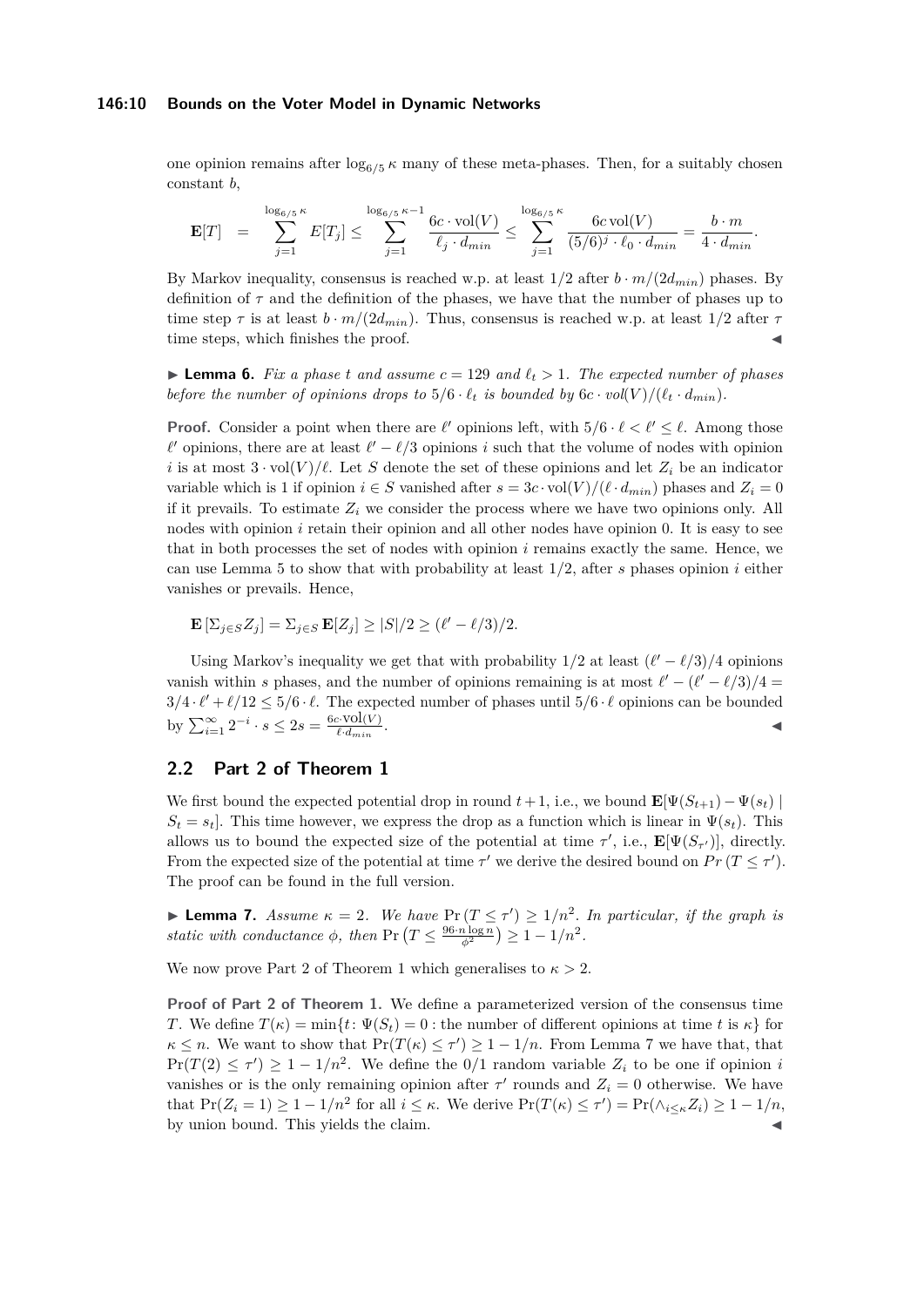## **2.3 Lower Bounds**

In this section, we give the intuition behind the proof of Theorem [2](#page-4-1) and state two additional observations. Recall that Theorem [2](#page-4-1) states that our bound for regular graphs is tight for the adaptive adversary, even for  $k = 2$ . The first observation shows that the expected consensus time can be super-exponential if the adversary is allowed to change the degree sequence. The second observation can be regarded as a (weaker) counter part of Theorem [2](#page-4-1) showing a lower bound of  $\Omega(n/\phi)$  for static graphs, assuming that either *d* or  $\phi$  is constant.

We now give the intuition behind the proof of Theorem [2](#page-4-1) and refer the reader to the full version for the actual proof. The high level approach is as follows. For every step *t* we define an adaptive adversary that chooses  $G_{t+1}$  after observing  $V_t^{(0)}$  and  $V_t^{(1)}$ . The adversary chooses  $G_{t+1}$  such that the cut between  $V_t^{(0)}$  and  $V_t^{(1)}$  is of order of  $\Theta(\phi_t \cdot dn)$ . We show that such a graph exists when the number of nodes in both  $V_t^{(0)}$  and  $V_t^{(1)}$  is at least of linear size (in *n*). By this choice the adversary ensures that the expected potential drop of  $\Psi(S_{t+1})$ at most  $-c\phi_t d/\Psi(s_t)$  for some constant *c*. Then we use the expected potential drop, together with the optional stopping theorem, to derive our lower bound.

In the following we observe that if the adversary is allowed to change the degrees, then the expected consensus time is super-exponential. A proof sketch can be found in the full version.

<span id="page-10-0"></span> $\triangleright$  **Observation 1.** *There is a sequence*  $G_1 = (V, E_1)$ *,*  $G_2 = (V, E_2)$ *, ... be a sequence of graphs with n nodes, where the edges*  $E_1, E_2, \ldots$  *are distributed by an adaptive adversary, such that the expected consensus time is at least*  $\Omega((n/c)^{n/c})$  *for some constant c.* 

The bound of Theorem [1](#page-3-2) for static regular graphs of  $O(n/\phi)$  is tight for regular graphs if either the degree or the conductance is constant. A proof sketch can be found in the full version.

<span id="page-10-1"></span> $\triangleright$  **Observation 2.** For every *n*,  $d \geq 3$ , and constant  $\phi$ , there exists a *d*-regular graph *G* with *n* nodes and a constant conductance such that the expected consensus time on  $G$  is  $\Omega(n)$ . *Furthermore, for every even*  $n, \phi > 1/n$ , and constant *d, there exists a (static) d*-regular *graph G with*  $\Theta(n)$  *nodes and a conductance of*  $\Theta(\phi)$  *such that the expected consensus time on G is*  $\Omega(n/\phi)$ *.* 

#### **3 Analysis of the Biased Voter Model**

In this section, we prove Theorem [3.](#page-4-2) We show that the set  $S_t$  of nodes with the preferred opinion grows roughly at a rate of  $1 + \Theta(\phi_t)$ , as long as  $S_t$  has at least logarithmic size. For the analysis we break each round down into several steps, where exactly one node which has at least one neighbour in the opposite set is considered. Instead of analysing the growth of *S<sup>t</sup>* for every round we consider larger time *intervals* consisting of a suitably chosen number of steps. We change the process slightly by assuming that there is always one node with the preferred opinion to allow for an easier analysis. If all other opinions vanish, then node 1 is set to opinion 1. Note that this will only increase the runtime of the process. We also assume that if the preferred opinion vanishes totally, node 1 is set back to the preferred opinion. This alters the process, but as we show later, this event does not happen w.h.p.

The proof unfolds in the following way. First, we define formally the *step sequence*  $\mathscr{S}$ . Second, we define (Definition [8\)](#page-12-2) a step sequence  $\mathscr S$  to be *good* if, intuitively speaking, the preferred opinion grows quickly enough in any sufficiently large subsequence of  $\mathscr S$ . Afterward, we show that if  $\mathscr S$  is a good step sequence, then the preferred opinion prevails in at most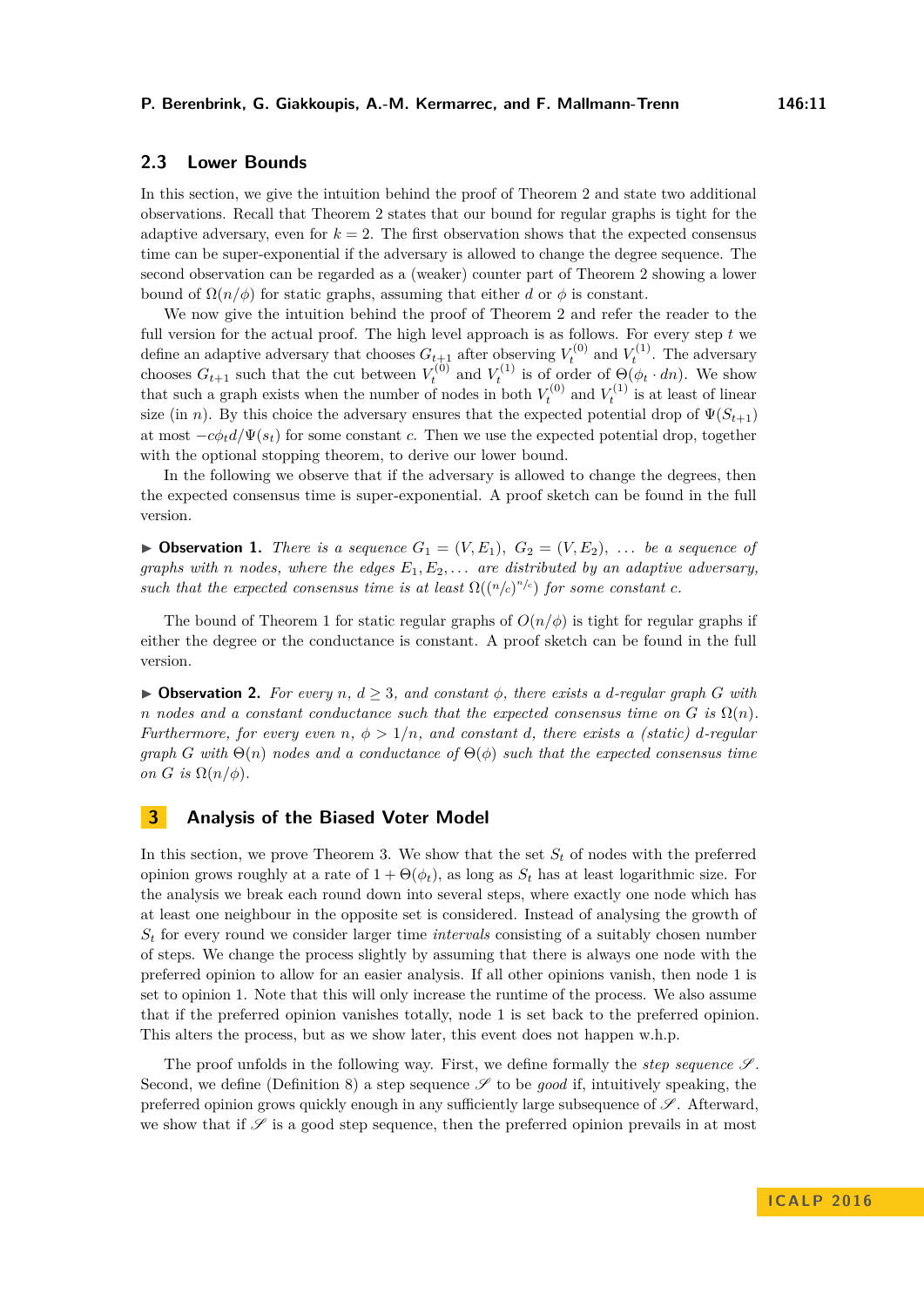#### **146:12 Bounds on the Voter Model in Dynamic Networks**

 $\tau^{\prime\prime\prime}$  rounds (Lemma [10\)](#page-12-3). Finally, we show that  $\mathscr S$  is indeed a good step sequence w.h.p. (Lemma [11\)](#page-12-4).

We now give some definitions. Again, we denote by  $S_t$  the random set of nodes that have the preferred opinion right after the first *t* rounds, and let  $S_t' = V \setminus S_t$ . For a fixed time step *t* we write  $s_t$  and  $s'_t$ . We define the *boundary*  $\partial s_t$  as the subset of nodes in  $s'_t$ which are adjacent to at least one node from  $s_t$ . We use the symmetric definition for  $\partial s'_t$ . For each  $u \in V$ , let  $\lambda_{u,t}$  be the number of edges incident with *u* crossing the cut  $cut(s_t, s'_t)$ , or equivalently, the number of *u*'s neighbours that have a different opinion than *u*'s before round *t*.

We divide each round *t* into  $|s_t| + |s'_t|$  *steps*, in every step a single node *v* from either  $\partial s_t$ or  $\partial s'_t$  randomly chooses a neighbour *u* and adopts its opinion with the corresponding bias. Note that we assume that *v* sees *u*'s opinion referring to the *beginning* of the round, even if *u* was considered before *v* and changed its opinion in the meantime. It is convenient to label the steps independently of the round in which they take place. Hence, step *i* denotes the *i*-th step counted from the *beginning* of the first round. Also *u<sup>i</sup>* refers to the node considered in step *i* and  $\lambda_i = \lambda_{u_i,t}$ . We define the indicator variable  $o_i$  with  $o_i = 1$  if  $u_i$  has the preferred opinion and  $o_i = 0$  otherwise. Let

$$
\Lambda(i) = \sum_{j=1}^{i} (1 - o_i) \cdot \lambda_i \quad \text{and} \quad \Lambda'(i) = \sum_{j=1}^{i} o_i \cdot \lambda_i.
$$

Unfortunately, the order in which the nodes are considered in a round is important for our analysis and cannot be arbitrary. Note that such an ordering does not affect the outcome of the process since the probabilities for a node to switch its opinion only depends on the distribution of opinions at the beginning of the round.

Intuitively, we order the nodes in  $s_t$  and  $s'_t$  such that the sum of the degrees of nodes which are already considered from *s<sup>t</sup>* and the sum of the degrees of nodes already considered from  $s_t'$  differs by at most  $d$ , i.e.,

<span id="page-11-0"></span>
$$
|\Lambda_i - \Lambda_i'| \le d. \tag{6}
$$

The following rule determines the node to be considered in step  $j + 1$ : if  $\Lambda(j) \leq \Lambda'(j)$ , then the (not yet considered) node  $v \in \partial s_t$  is with smallest identifier is considered. Otherwise the node  $v \in \partial s'_t$  with the smallest identifier is considered. Note that at the first step *i* of any round we have  $\Lambda_i = \Lambda'_i$ . This guarantees that [\(6\)](#page-11-0) holds. The *step sequence*  $\mathscr S$  is now defined as a sequence of tuples, i.e.,  $\mathscr{S} = (u_1, Z_1), (u_2, Z_2), \ldots$ , where  $Z_i = 1$  if  $u_i$  changed its opinion in step *j* and  $Z_j = 0$  otherwise for all  $j \geq 1$ . Observe that when given the initial assignment and the sequence up to step *i*, then we know the *configuration*  $\mathscr{C}_i$  of the system, i.e., the opinions of all nodes at step *i* and in which round step *i* occurred.

In our analysis we consider the increase in the number of nodes with the preferred opinion in time intervals which contain a sufficiently large number of steps, instead of considering one round after the other. The following definitions identify these intervals.

For all  $i, k \geq 0$  where  $\mathscr{C}_i$  is fixed, we define the random variable  $S_{i,k} := \min\{j : \Lambda_j - \Lambda_i \geq 0\}$ *k*}, which is the first time step such that nodes with a degree-sum of at least *k* were considered. Let  $I_{i,k} = [i+1, S_{i,k}]$  be the corresponding interval where we note that the length is a random variable. We proceed by showing an easy observation proven in the full version.

▶ Observation 3. The number of steps in the interval  $I_{i,k}$  is at most  $2k + 2d$ , i.e.,  $|I_{i,k}|$  ≤  $2k + 2d$ *. Furthermore,*  $\Lambda'(S_{i,k}) - \Lambda'(i) \leq k + 2d$ .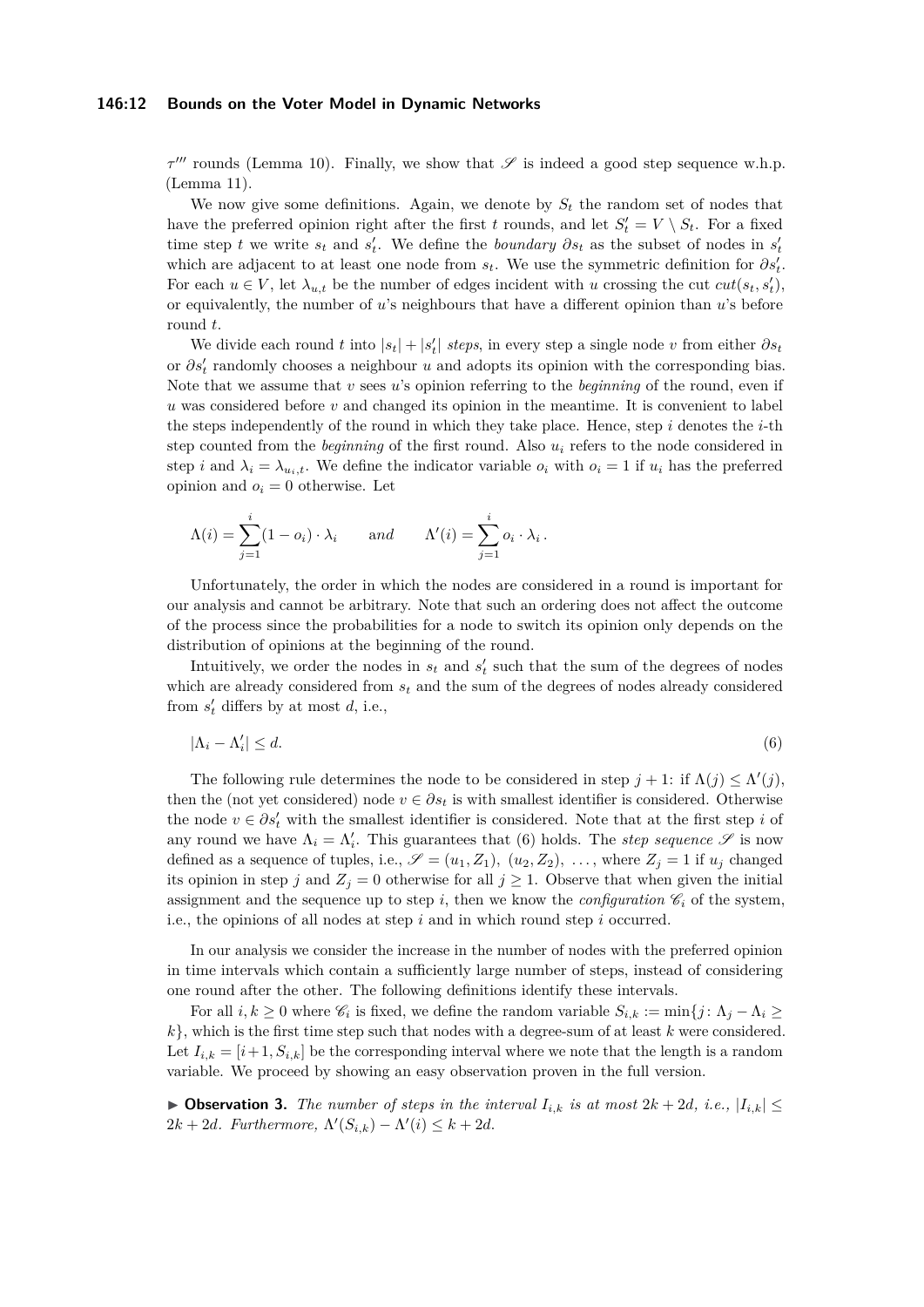Fix  $\mathscr{C}_i$  and let  $X_{i,k}$  be the total number of times during interval  $I_{i,k}$  that a switch from a non-preferred opinion to the preferred one occurs; and define  $X'_{i,k}$  similarly for the reverse switches. Finally, we define  $Y_{i,k} = X_{i,k} - X'_{i,k}$ ; thus  $Y_{i,k}$  is the increase in number of nodes that have the preferred opinion during the time interval  $I_{i,k}$ .

Define  $\ell = \frac{132\beta \log n}{(1-\alpha_1)^2}$  and  $\beta' = \frac{600d}{\alpha_1 \cdot (1-\alpha_1)^2}$ . In the following we define a *good* sequence.

<span id="page-12-2"></span>**Definition 8.** We call the sequence  $S$  of steps *good* if it has all of the following properties for all  $i \leq T' = 2\beta' \cdot n$ . Consider the first  $T'$  steps of  $\mathscr{S}$  (fix  $\mathscr{C}_{T'}$ ). Then,

- (a)  $Y_{0,T'} \geq 2n$  (the preferred opinion prevails in at most *T'* steps).
- **(b)**  $Y_{0,i} + |S_0| > 1$  (the preferred opinion never vanishes).
- (c) For any  $1 \leq k \leq T'$ ,  $Y_{i,k} \geq -\ell$  (the number of nodes with the preferred opinion never drops by  $\ell$ ).
- (d) For any  $\ell \leq \gamma \leq T'$ ,  $Y_{i,k} > \gamma$ , where  $k = \gamma \cdot \beta'$  (the nodes with the preferred opinion increase).

This definition allows us to prove in a convenient way that a step sequence  $\mathscr S$  is w.h.p. good: For each property, we simply consider each (sufficiently large) subsequence *S* separately and we show that w.h.p. *S* has the desired property. We achieve this by using a concentration bound on *Yi,k* which we establish in Lemma [9.](#page-12-5) Afterward, we take a union bound over all of these subsequences and properties. Using the union bound allows us to show the desired properties in all subsequences in spite of the emerging dependencies. This is done in Lemma [10.](#page-12-3)

We now show the concentration bounds on  $Y_{i,k}$ . These bounds rely on the Chernoff-type bound established in the full version. This Chernoff-type bound shows concentration for variables having the property that the sum of the conditional probabilities of the variables, given all previous variables, is always bounded (from above or below) by some *b*. The bound might be of general interest and its proof can be found in the full version.

<span id="page-12-5"></span> $\blacktriangleright$  **Lemma 9.** *Fix configuration*  $\mathcal{C}_i$ *. Then,* 

- **(a)**  $For \ k = \gamma \frac{256d}{\alpha_1 \cdot (1-\alpha_1)^2} \ with \ \gamma \ge 1 \ it \ holds \ that \ Pr\left(Y_{i,k} < \gamma\right) \le \exp\left(-\gamma\right).$
- (b) For  $k \geq 0$ , any  $b' = \alpha_1 \cdot (k + 2d)/d$ , and any  $\delta > 0$  it holds that

$$
\Pr(Y_{i,k} < -(1+\delta)b') \le \exp\left(\frac{e^{\delta}}{(1+\delta)^{1+\delta}}\right)^{b'}.
$$

The following two lemmas are proven in the full version.

<span id="page-12-3"></span>**Lemma 10.** Let  $\mathcal{S}$  be a step sequence. Then  $\mathcal{S}$  is good with high probability.

<span id="page-12-4"></span> $\blacktriangleright$  **Lemma 11.** If  $\mathscr S$  is a good step sequence, then in at most  $T'$  time steps, the preferred *opinion prevails and the*  $T'$  *time steps occur before round*  $\tau'''$ *.* 

**Proof of Theorem [3.](#page-4-2)** The claim follows from Lemma [10](#page-12-3) together with Lemma [11.](#page-12-4)

#### **References**

<span id="page-12-0"></span>**2** D. Aldous and J. Fill. Reversible markov chains and random walks on graphs, 2002. Unpublished. <http://www.stat.berkeley.edu/~aldous/RWG/book.html>.

<span id="page-12-1"></span>**<sup>1</sup>** Mohammed Amin Abdullah and Moez Draief. Global majority consensus by local majority polling on graphs of a given degree sequence. *Discrete Applied Mathematics*, 180:1–10, 2015.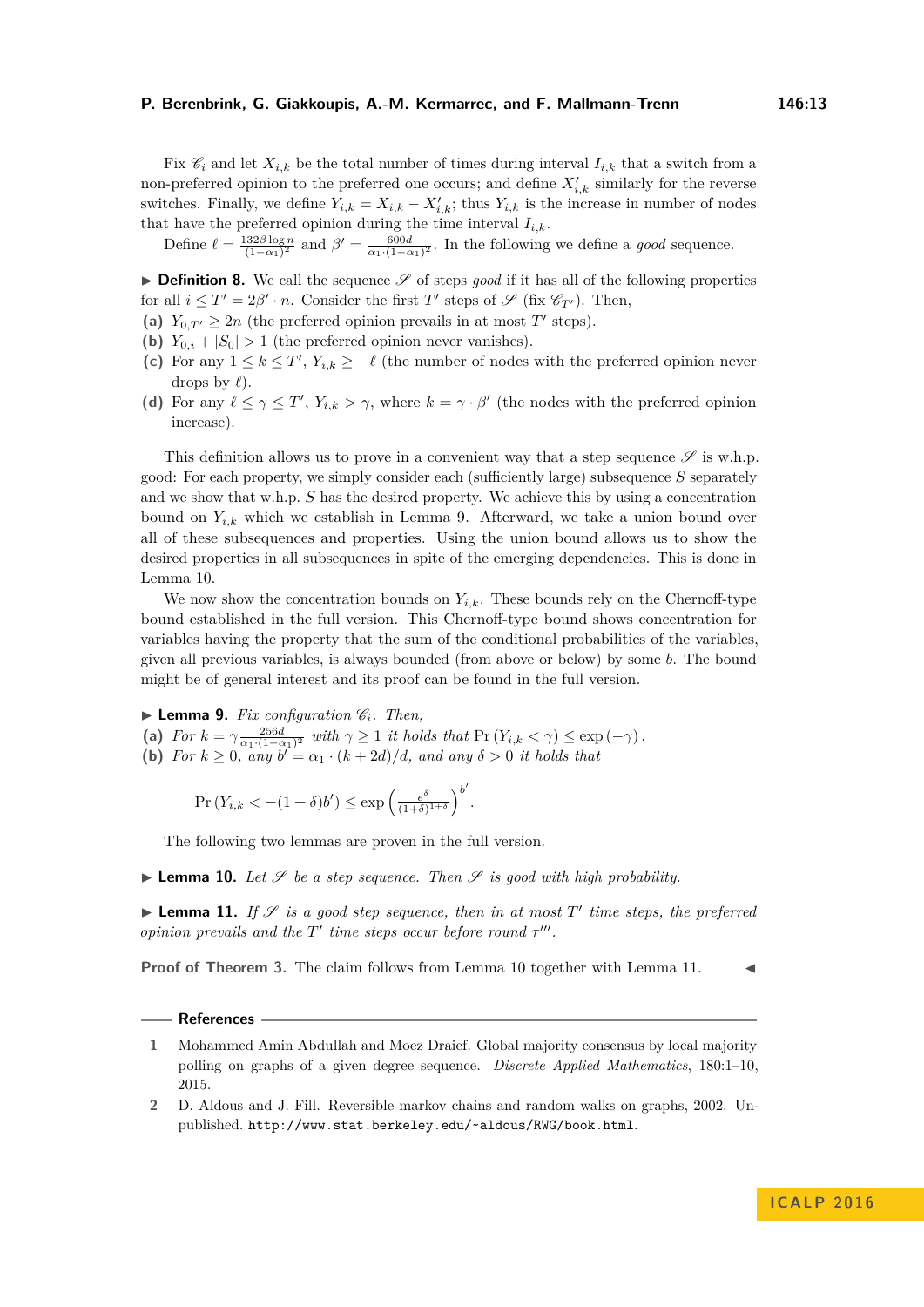#### **146:14 Bounds on the Voter Model in Dynamic Networks**

- <span id="page-13-13"></span>**3** Chen Avin, Michal Koucký, and Zvi Lotker. How to explore a fast-changing world (cover time of a simple random walk on evolving graphs). In *Automata, Languages and Programming, 35th International Colloquium, ICALP 2008, Reykjavik, Iceland, July 7-11, 2008, Proceedings, Part I: Tack A: Algorithms, Automata, Complexity, and Games*, pages 121– 132, 2008. [doi:10.1007/978-3-540-70575-8\\_11](http://dx.doi.org/10.1007/978-3-540-70575-8_11).
- <span id="page-13-5"></span>**4** C. Cooper, R. Elsässer, H. Ono, and T. Radzik. Coalescing random walks and voting on connected graphs. *SIAM J. Discrete Math.*, 27(4):1748–1758, 2013. [doi:10.1137/](http://dx.doi.org/10.1137/120900368) [120900368](http://dx.doi.org/10.1137/120900368).
- <span id="page-13-6"></span>**5** C. Cooper, R. Elsässer, and T. Radzik. The power of two choices in distributed voting. In *ICALP*, pages 435–446, 2014.
- <span id="page-13-8"></span>**6** Colin Cooper, Robert Elsässer, Tomasz Radzik, Nicolás Rivera, and Takeharu Shiraga. Fast Consensus for Voting on General Expander Graphs. In *Proc. DISC '15*, pages 248–262, 2015.
- <span id="page-13-7"></span>**7** James Cruise and Ayalvadi Ganesh. Probabilistic consensus via polling and majority rules. *Queueing Systems*, 78(2):99–120, 2014.
- <span id="page-13-11"></span>**8** J. Díaz, L. Goldberg, G. Mertzios, D. Richerby, M. Serna, and P. Spirakis. Approximating fixation probabilities in the generalized moran process. *Algorithmica*, 69(1):78–91, 2014. [doi:10.1007/s00453-012-9722-7](http://dx.doi.org/10.1007/s00453-012-9722-7).
- <span id="page-13-4"></span>**9** P. Donnelly and D. Welsh. Finite particle systems and infection models. *Mathematical Proceedings of the Cambridge Philosophical Society*, 94:167–182, 1983.
- <span id="page-13-9"></span>**10** R. Elsässer, T. Friedetzky, D. Kaaser, F. Mallmann-Trenn, and H. Trinker. Efficient k-Party Voting with Two Choices. *ArXiv e-prints*, February 2016. [arXiv:1602.04667](http://arxiv.org/abs/1602.04667).
- <span id="page-13-16"></span>**11** G. Giakkoupis. Tight bounds for rumor spreading in graphs of a given conductance. In *STACS*, pages 57–68, 2011.
- <span id="page-13-12"></span>**12** G. Giakkoupis, T. Sauerwald, and A. Stauffer. Randomized rumor spreading in dynamic graphs. In *Automata, Languages, and Programming – 41st International Colloquium, IC-ALP 2014, Copenhagen, Denmark, July 8-11, 2014, Proceedings, Part II*, pages 495–507, 2014. [doi:10.1007/978-3-662-43951-7\\_42](http://dx.doi.org/10.1007/978-3-662-43951-7_42).
- <span id="page-13-0"></span>**13** Y. Hassin and D. Peleg. Distributed probabilistic polling and applications to proportionate agreement. *Information and Computation*, 171(2):248–268, 2001. [doi:http://dx.doi.](http://dx.doi.org/http://dx.doi.org/10.1006/inco.2001.3088) [org/10.1006/inco.2001.3088](http://dx.doi.org/http://dx.doi.org/10.1006/inco.2001.3088).
- <span id="page-13-3"></span>**14** R. Holley and T. Liggett. Ergodic theorems for weakly interacting infinite systems and the voter model. *The Annals of Probability*, 3(4):643–663, 1975. URL: [http://www.jstor.](http://www.jstor.org/stable/2959329) [org/stable/2959329](http://www.jstor.org/stable/2959329).
- <span id="page-13-10"></span>**15** B. Houchmandzadeh and M. Vallade. The fixation probability of a beneficial mutation in a geographically structured population. *New Journal of Physics*, 13(7):073020, 2011. URL: <http://stacks.iop.org/1367-2630/13/i=7/a=073020>.
- <span id="page-13-2"></span>**16** M. Kearns and J. Tan. Biased voting and the democratic primary problem. In *WINE*, pages 639–652, 2008.
- <span id="page-13-14"></span>**17** F. Kuhn, N. Lynch, and R. Oshman. Distributed computation in dynamic networks. In *Proceedings of the 42nd ACM Symposium on Theory of Computing, STOC 2010, Cambridge, Massachusetts, USA, 5-8 June 2010*, pages 513–522, 2010. [doi:10.1145/1806689.](http://dx.doi.org/10.1145/1806689.1806760) [1806760](http://dx.doi.org/10.1145/1806689.1806760).
- <span id="page-13-15"></span>**18** H. Lam, Z. Liu, M. Mitzenmacher, X. Sun, and Y. Wang. Information dissemination via random walks in d-dimensional space. In *Proceedings of the Twenty-third Annual ACM-SIAM Symposium on Discrete Algorithms*, SODA'12, pages 1612–1622. SIAM, 2012. URL: <http://dl.acm.org/citation.cfm?id=2095116.2095244>.
- <span id="page-13-1"></span>**19** N. Lanchier and C. Neuhauser. Voter model and biased voter model in heterogeneous environments. *Journal of Applied Probability*, 44(3):770–787, 2007.